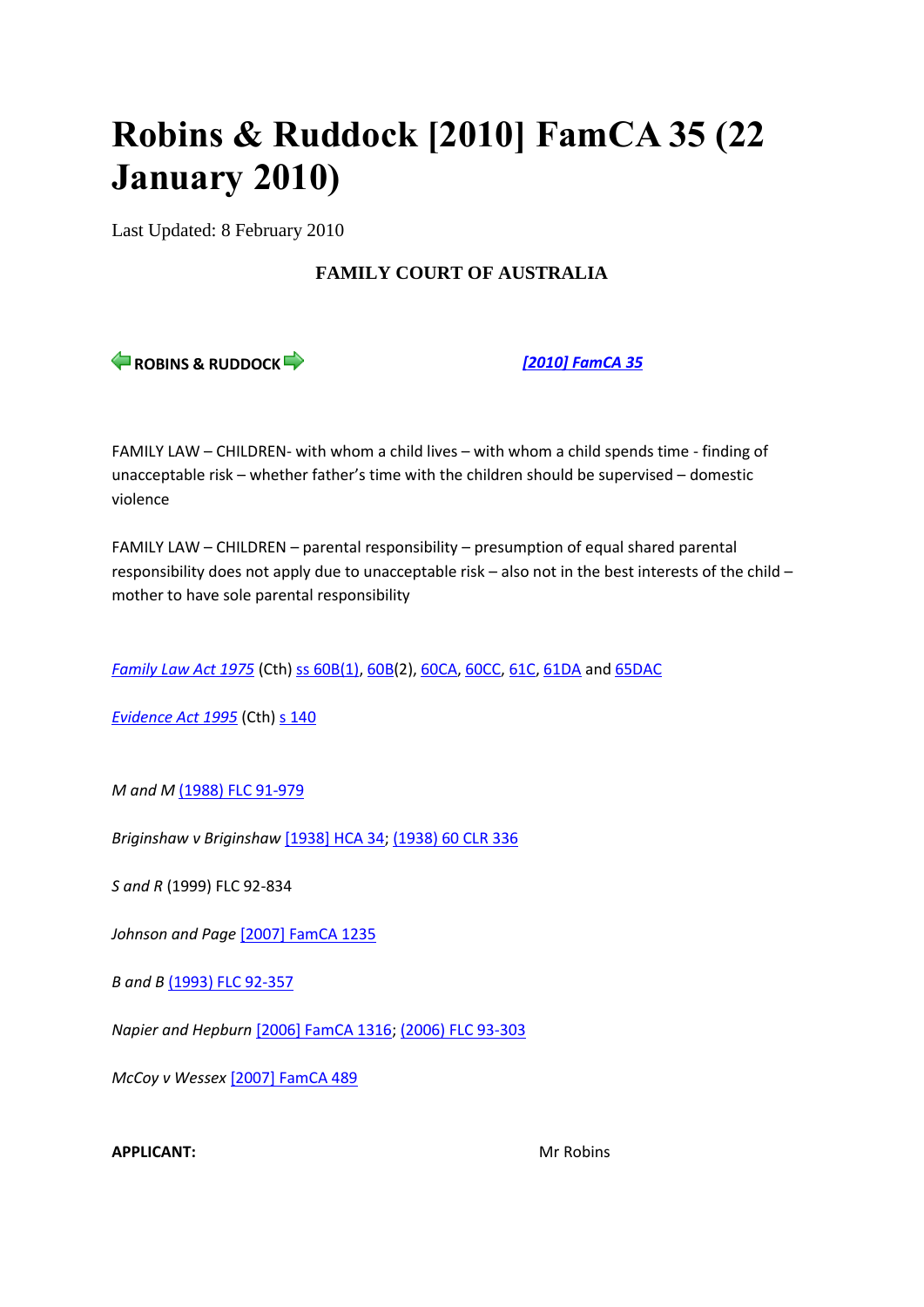| <b>RESPONDENT:</b>                    |                 | Ms Ruddock            |    |      |  |
|---------------------------------------|-----------------|-----------------------|----|------|--|
| <b>INDEPENDENT CHILDREN'S LAWYER:</b> | P L Corby & Co. |                       |    |      |  |
| <b>FILE NUMBER:</b>                   | <b>LNC</b>      | 268                   | of | 2007 |  |
| <b>DATE DELIVERED:</b>                | 22 January 2010 |                       |    |      |  |
| <b>PLACE DELIVERED:</b>               | Hobart          |                       |    |      |  |
| <b>PLACE HEARD:</b>                   | Launceston      |                       |    |      |  |
| <b>JUDGMENT OF:</b>                   | Benjamin J      |                       |    |      |  |
| <b>HEARING DATE:</b>                  |                 | 10 & 11 December 2009 |    |      |  |
| <b>REPRESENTATION</b>                 |                 |                       |    |      |  |
| <b>COUNSEL FOR THE APPLICANT:</b>     |                 | Mr Tucker             |    |      |  |
| <b>SOLICITOR FOR THE APPLICANT:</b>   |                 | <b>Grant Tucker</b>   |    |      |  |
| <b>COUNSEL FOR THE RESPONDENT:</b>    |                 | Mr S Bishop with      |    |      |  |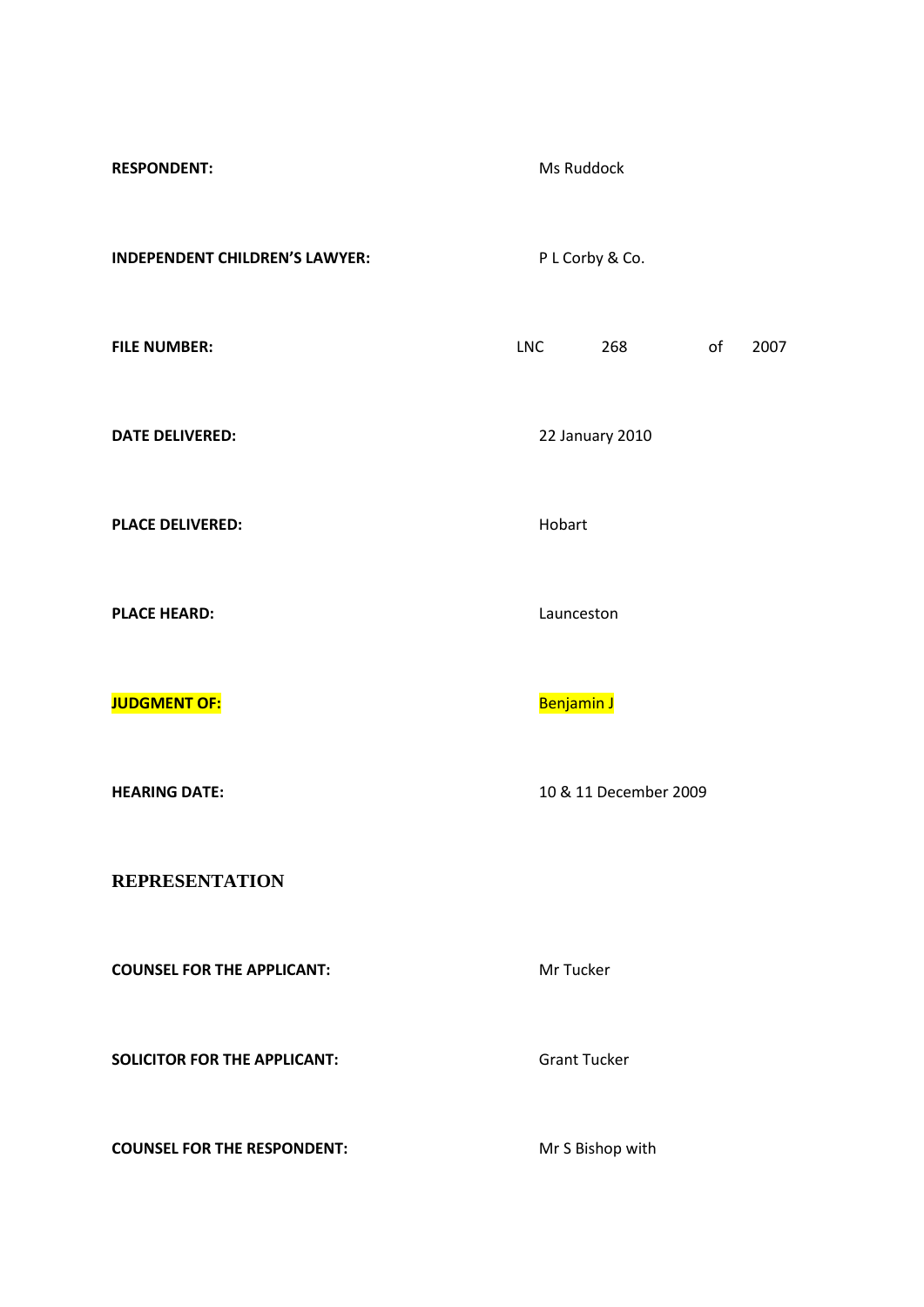Ms S Jones

**SOLICITOR FOR THE RESPONDENT:** Bishops **COUNSEL FOR THE INDEPENDENT CHILDREN'S LAWYER:** Mr J Waterhouse **SOLICITOR FOR THE INDEPENDENT CHILDREN'S LAWYER:** P L Corby & Co.

## **ORDERS**

- 1. All previous parenting orders be discharged.
- 2. The mother shall have sole parental responsibility for making decisions about major long term parenting issues for the children A born on the ... November 1999 and M born the ... March 2001 ("the children") subject to:
	- a. the mother and the father will share the joint parental responsibility of the children in respect of the school each child attends and engaging with the children's school/s including attending parent teacher interviews, receiving school reports, school progress, behavioural issues, school circulars and newsletters, including attending school functions at school and general sporting and activities,
	- b. the mother keeping the father informed, where possible in advance, of any significant exercise of such parental responsibility regarding the children.
- 3. The children live with the mother.
- 4. The children will spend time with the father as follows:-

(a) during school term - each alternate weekend from after school Friday to the commencement of school on Monday.

(b) one half of all the school holidays.

(c) on Christmas Day from 3.00 pm to 4.00 pm Boxing Day in odd numbered years and 3.00pm Christmas Eve to 3.00pm Christmas Day in even numbered years.

(d) if it does not otherwise occur, on Father's Day from 9.00 am Sunday to start of school the following Monday.

provided that from 8.00 pm at night until 7.00 am in the morning there is some other adult person present in the house, during the father's overnight time, and the mother knows the name and age of that adult.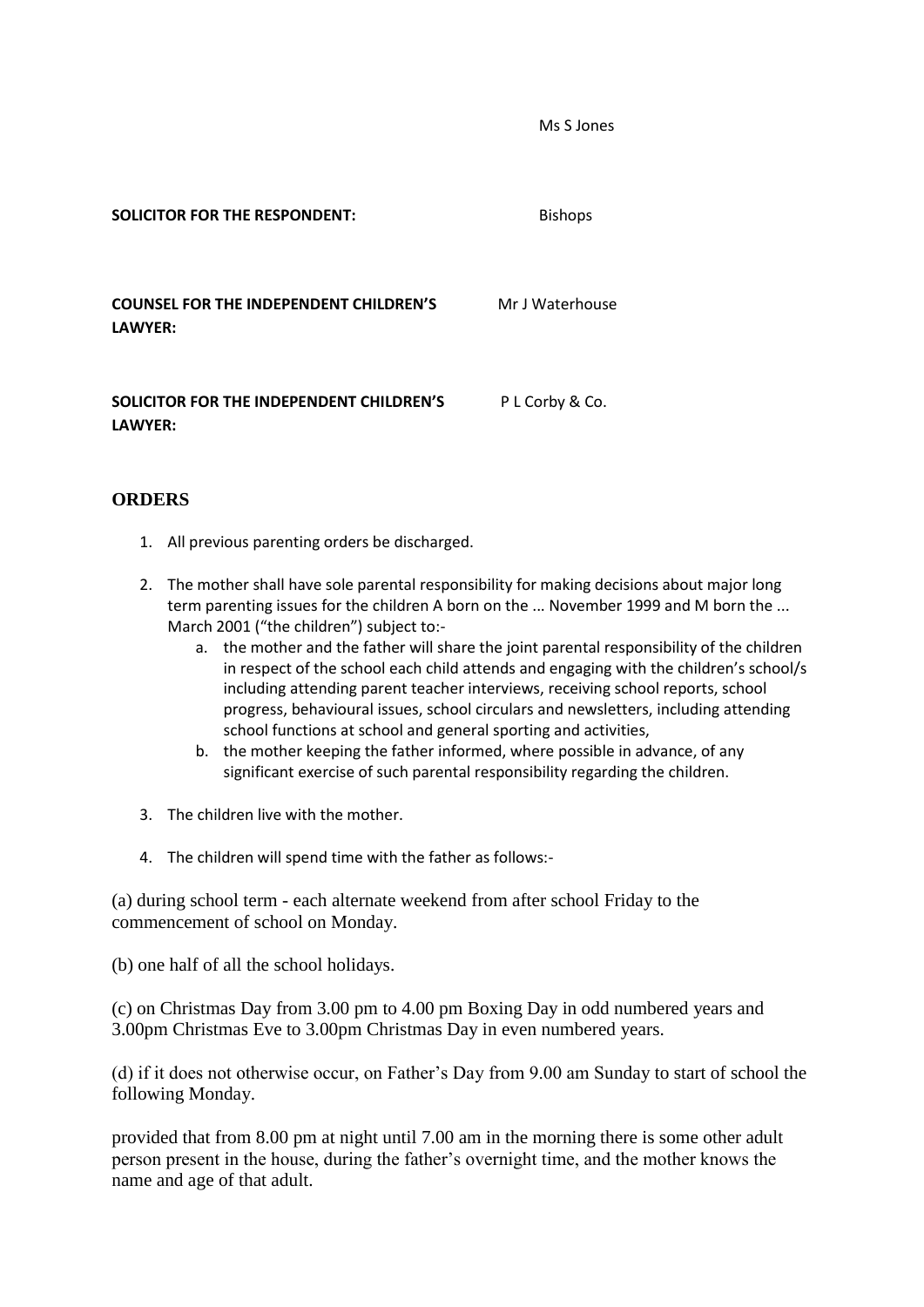- 5. If the children are spending the weekend of Mother's Day with the father pursuant to these orders then, on that weekend, the time the children spend with the father shall cease at 9.00 am on Mother's Day.
- 6. Within twenty one (21) days from the date of these orders the Independent Children's Lawyer will arrange for of Dr R to explain the orders to them having regard to the reasons upon which these orders are based.
- 7. The parties be and are restrained from informing the children of the outcome of these proceedings pending Dr R's discussions with the children as set out in these orders**.**
- 8. Pursuant to s 65DA(2) and s 62B, the particulars of the obligations these orders create and the particulars of the consequences that may follow if a person contravenes these orders and details of who can assist parties adjust to and comply with an order are set out in the Fact Sheet attached hereto and these particulars are included in these orders.
- 9. All subpoenaed documents be returned to the persons or institutions from which they emanated and all exhibits are returned to the person or persons who tendered the same.
- 10. The appointment of the Independent Children's Lawyer be discharged twenty eight days from the date of this order.

# *IT IS CERTIFIED*

11. Pursuant t[o Rule 19.50](http://www.austlii.edu.au/cgi-bin/viewdoc/au/legis/cth/consol_reg/flr2004163/s19.50.html) of the *[Family Law Rules](http://www.austlii.edu.au/cgi-bin/viewdoc/au/legis/cth/consol_reg/flr2004163/)* [2004](http://www.austlii.edu.au/cgi-bin/viewdoc/au/legis/cth/consol_reg/flr2004163/) it was reasonable to engage counsel to attend

**IT IS NOTED** that publication of this judgment under the pseudonym *Robins & Ruddock* is approved pursuant to s  $\frac{121(9)(g)}{g}$  of the *[Family Law Act 1975](http://www.austlii.edu.au/cgi-bin/viewdoc/au/legis/cth/consol_act/fla1975114/)* (Cth)

FAMILY COURT OF AUSTRALIA AT HOBART

FILE NUMBER: LNC 268 of 2007

**MR ROBINS** 

Applicant

And

**MS RUDDOCK**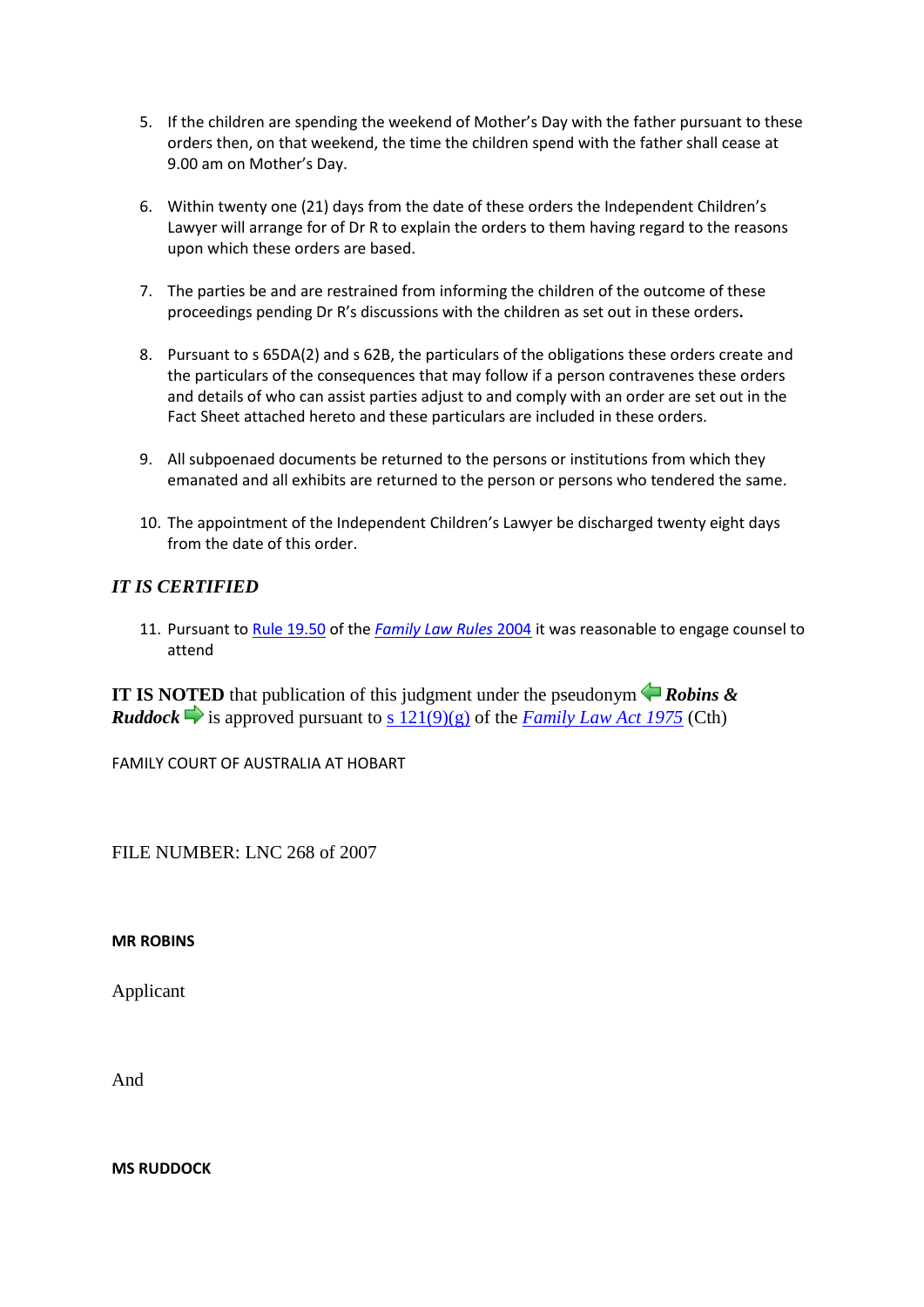Respondent

And

## **INDEPENDENT CHILDREN'S LAWYER**

## **REASONS FOR JUDGMENT**

## **INTRODUCTION**

- 1. These proceedings are about the parenting arrangements for A (aged 10) and M (aged 8). The parties separated in about 2006 and there has been significant litigation between them since that time.
- 2. The father was convicted of offences arising out of him downloading child pornography and the mother alleges that he has acted in an inappropriate way with at least one of their children and a step child.
- 3. The mother claims that the children are at unacceptable risk of abuse in the care of the father.
- 4. The father claims that the mother is endeavouring to undermine and damage his relationship with the children by making false accusations and allegations about him to the children.

## **THE ISSUES**

- 5. There are numerous issues of fact between the parties.
- 6. The father seeks orders that the children live with their parents for equal time and they have equal shared parental responsibility.
- 7. The mother seeks orders that she have sole parental responsibility for the children and that the children spend supervised time with the father during the day and at such further times as agreed in writing. She also seeks a number of specific issues orders.
- 8. Theses proceedings were listed for hearing in July 2009, but as a result of an alleged disclosure by one of the children shortly prior to the start of the trial the hearing date was vacated. In July 2009 the Independent Children's Lawyer made recommendations which in turn the father had generally adopted.
- 9. The Independent Children's Lawyer was initially sceptical of the disclosure made by the mother in late July 2009. However, he subsequently submitted that some weight ought to be given to the opinion of Dr R. The view of the Independent Children's Lawyer changed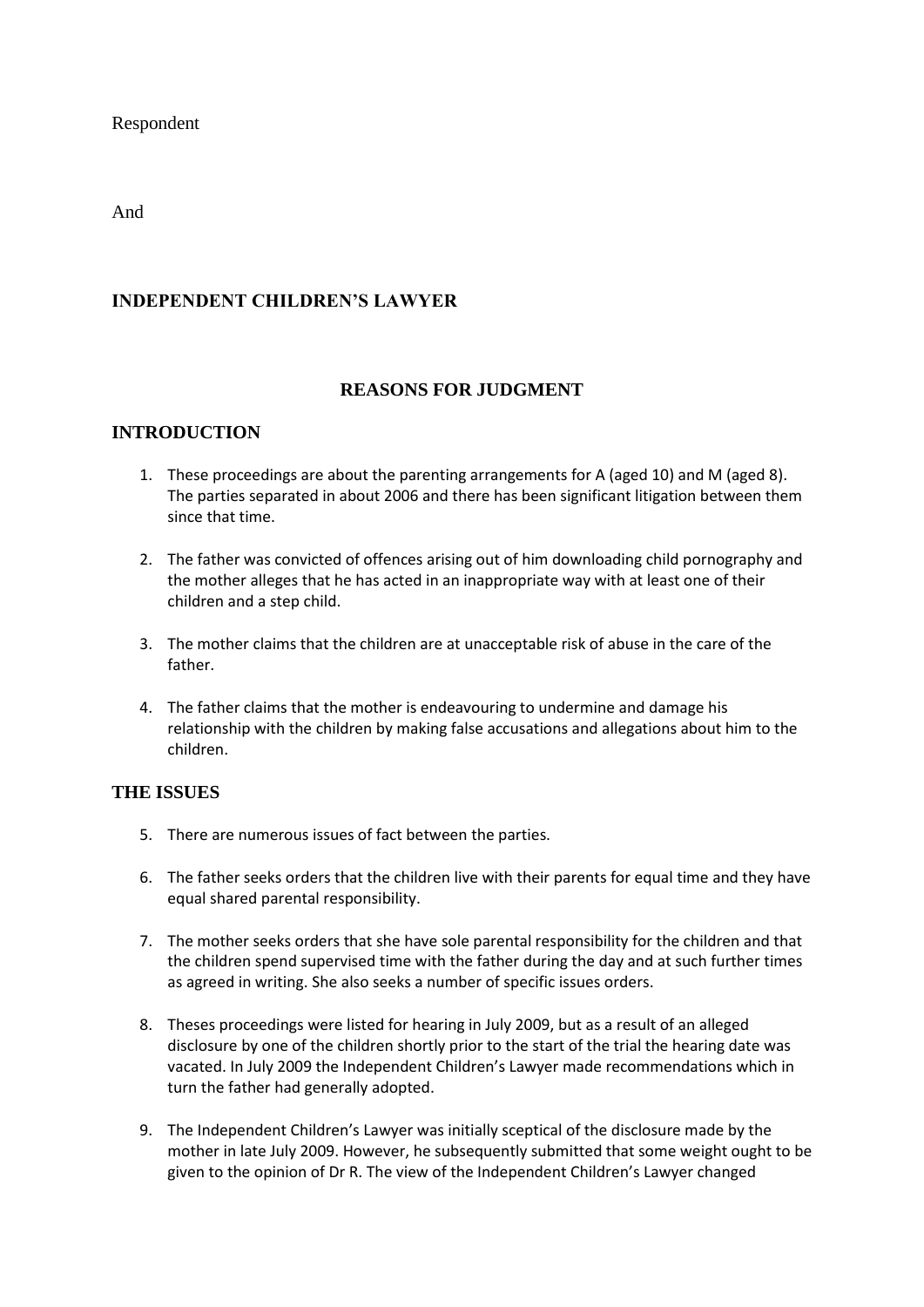between July 2009 and December 2009. At the end of the trial the Independent Children's Lawyer made no specific recommendations, except for equal shared parental responsibility, as he said it was a matter for the Court to make findings of fact in relation to the respective evidence adduced by the mother and the father.

- 10. The Independent Children's Lawyer submitted that changeovers ought to be reduced. As a consequence of the evidence and having regard to that submission, I intend to make the time regular in the hope the father can provide appropriate supervision and spend regular time with the children. This will also apply over the school holiday period.
- 11. In some ways the father's approach to his relationship with the children is that it is about him, not the children. He gave evidence that in about July 2009 he allowed A into his bed. The father knew that there was an issue about him having the children in his bed, a consent order was made in June 2007 prohibiting him from sharing a bed with the children but that order was not continued when interim orders were made by me in June 2008. It is not clear whether the vacating of the prohibition was an oversight or a considered approach, in the circumstances I must hold it was the latter not the former.
- 12. The father gave evidence that the children went into his bed from time to time after the order of the Federal Magistrate was vacated. I have reservations about the reliability of the evidence of the father as to circumstance of the child going into his bed in July 2009. Between July 2009 and the December 2009 hearing, the father had the children stay overnight (supervised) and he did not take them to school the next day saying he wanted to spend more time with them. I find that his was more about his needs not those of the children. I make similar observations about his approach with the children attending choir.

## **BACKGROUND**

- 13. The parties met in 1999. The mother had two children from a previous relationship, S and B aged about 14 and 13 respectively.
- 14. A was born in 1999, shortly after the parties commenced living together, and M was born in 2001.
- 15. The father was more significantly involved in the care of the children prior to separation than was the mother.
- 16. In June 2006 the mother discovered child pornographic material at the parties' home. She reported that discovery to the Police and terminated her relationship with the father. The father was subsequently charged with three offences in regard to that child pornography.
- 17. The facts to which the father admitted a plea of guilty to involved a video tape which the father had filmed from web pages. The video tape was a recording of various young girls, aged approximately 10 to 14 years, some were naked and some were in bikinis, which the father had downloaded from child pornographic web sites.
- 18. The father made an admission to the police, and that admission was part of the material which went before the Supreme Court, that he intended keeping the tape "to a certain degree".[\[1\]](http://www.austlii.edu.au/cgi-bin/viewdoc/au/cases/cth/FamCA/2010/35.html?context=1;query=robins%20ruddock;mask_path=#fn1) He has since that time resiled from that statement.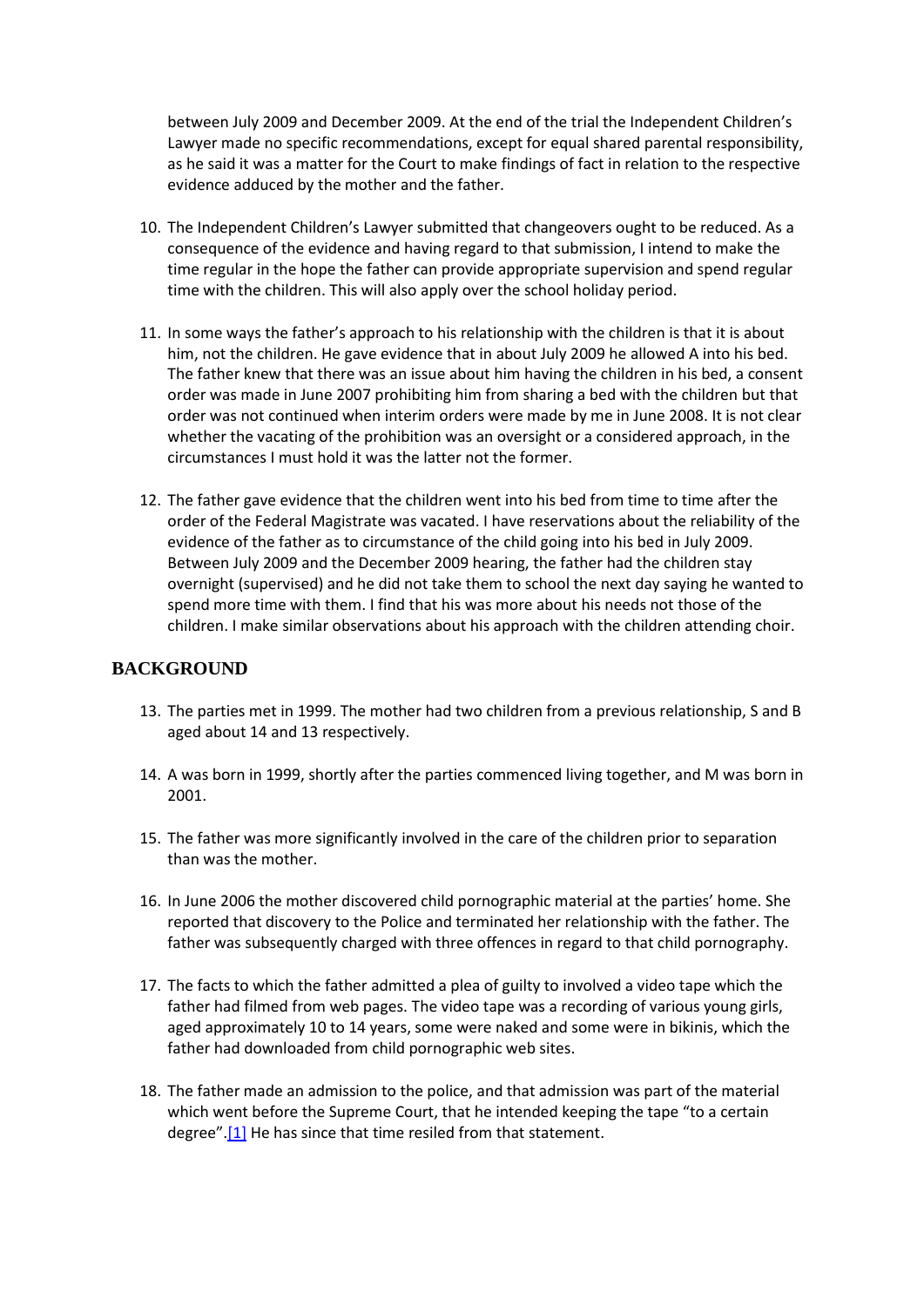- 19. The father had created electronic 'short cuts' or 'links' on his computer to the child pornographic site/s. The addresses or titles to those sites indicated that a majority of them were child pornography sites.
- 20. As a consequence of his plea of guilty the father was convicted of:-
- (a) Accessing child exploitation material.

(b) Reproducing a child abuse product, namely copying pornographic pictures of young naked girls by way of video camera.

- (c) Possessing child abuse products.
	- 21. The father was convicted of those offences in the Supreme Court of Tasmania and he was fined \$1,000. In sentencing the father, the judge, said:[-\[2\]](http://www.austlii.edu.au/cgi-bin/viewdoc/au/cases/cth/FamCA/2010/35.html?context=1;query=robins%20ruddock;mask_path=#fn2)

... Prosecuting counsel informed the Court that the State does not pursue an order in this case (an order to register the father under the [Community Protection \(Offender Reporting\) Act](http://www.austlii.edu.au/cgi-bin/viewdoc/au/legis/tas/consol_act/cpra2005448/)  [2005\)](http://www.austlii.edu.au/cgi-bin/viewdoc/au/legis/tas/consol_act/cpra2005448/) and pointed out his [the father's] lack of prior offences and, she said, that the offences fall at the lower end of the scale of sexual offences in so far as concerns seriousness. Counsel for the accused [the father] submitted that he does not pose a risk of committing a reportable offence in the future and the Court should not invoke the Act. However, I am far from convinced by the submissions. I am particularly concerned that not only did he commit the offences but his chosen occupation was to work with children. I am not satisfied that he does not pose a risk of committing a reportable offence in the future.

- 22. As such, his name was placed on the Sexual Offenders Register for five years commencing late 2006.
- 23. The events following the parties' separation set out, in chronological order, what occurred. In April 2006 the mother found the video tape of the child pornography. Appropriately she reported the discovery to Tasmania Police. The father was arrested and charged with the offences referred to earlier. The father did not then see the children for some time.
- 24. The Tasmanian Child and Family Services Office arranged for a psychologist, Dr JH, to prepare a report about the father, insofar as his criminal behaviour impacted upon his interaction with children. Dr JH interviewed the father, administered a psychological test and conducted a psychological assessment with regard to the father's response to sexually explicit internet pornographic material. Dr JH was aware that the father had accessed child pornography and had made a video copy of some of that material.
- 25. Dr JH did not interview the mother nor did she interview the children. She wrote a report dated 22 July 2006 in which she concluded that the father does not represent any real threat to his children or children in general in the future. Further she concluded that she could see no impediment to the father having unsupervised time with his children.
- 26. After Dr JH's report was released the mother was informed that the children were safe in the unsupervised care of the father. Unsupervised time between the father and the children recommenced and developed.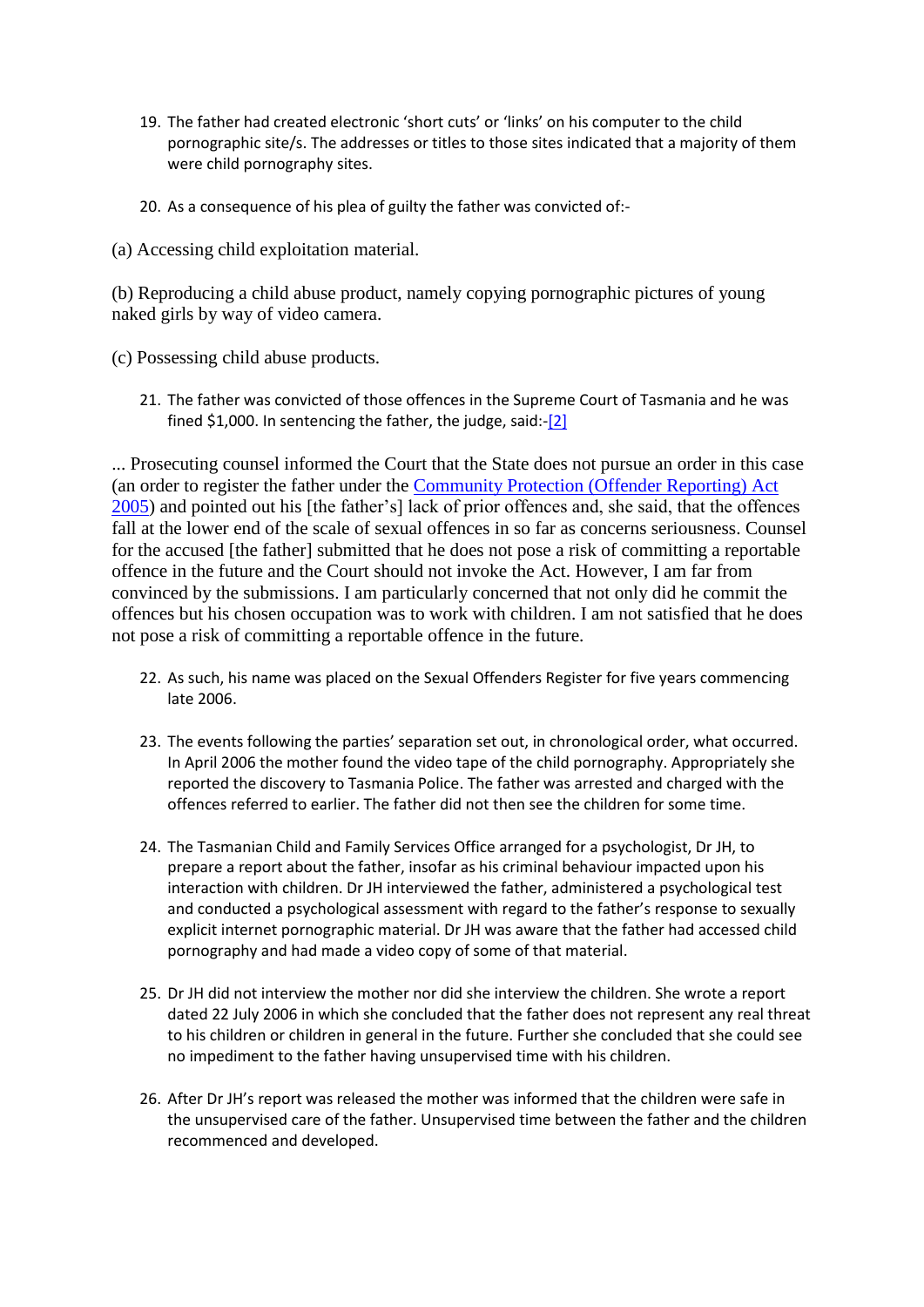- 27. In May 2007 the mother instructed her then solicitor to send a letter to the father about the children. Subsequent to that letter being sent the mother commenced proceedings in the State Magistrates Court seeking apprehended violence orders against the father. The father commenced proceedings in the Federal Magistrates Court and on 20 June 2007 orders were made the children live with the mother from after school Friday until Monday and otherwise live with the father. The mother filed an appeal in relation to that determination and obtained a stay of the orders. The appeal was heard by a single Judge exercising the appellant jurisdiction under the *[Family Law Act 1975](http://www.austlii.edu.au/cgi-bin/viewdoc/au/legis/cth/consol_act/fla1975114/)* (Cth) ("the Act"). The mother's appeal was subsequently dismissed.
- 28. The substantive proceedings were transferred to the Family Court and an Independent Children's Lawyer was appointed. In June 2008 a consent order was made providing that the parents have equal shared parental responsibility for the children and that the children live with the father and mother each having five days and each having two days. These equal time orders, together with other orders were made by me.
- 29. In December 2008 orders were made listing the matter for trial in the Launceston sittings commencing 21 July 2009.
- 30. An alleged disclosure was made by A on 23 July 2009 and as such orders were made on 27 July 2009 that the children's time with the father be supervised, such supervision only occurring at night.
- 31. In these reasons any statement of fact is to be regarded as a finding of fact unless the contrary intention is clear from the context.

## **RELEVANT LEGAL PRINCIPLES TO BE APPLIED**

- 32. In exercising its jurisdiction in relation to children, the Family Court is bound by the provisions of the Act. This is a proceeding to which the provisions of Division 12A of [Part VII](http://www.austlii.edu.au/cgi-bin/viewdoc/au/legis/cth/consol_act/fla1975114/index.html#p7) of the Act applies.
- 33. The object of Act relating to children is to ensure that the best interests of the children are met. [Section 60B\(1\)](http://www.austlii.edu.au/cgi-bin/viewdoc/au/legis/cth/consol_act/fla1975114/s60b.html) of the Act provides that this can be done by:-

(a) ensuring that children have the benefit of both of their parents having a meaningful involvement in their lives, to the maximum extent consistent with the best interests of the child; and

(b) protecting children from physical or psychological harm from being subjected to, or exposed to, abuse, neglect or family violence; and

(c) ensuring that children receive adequate and proper parenting to help them achieve their full potential; and

(d) ensuring that parents fulfil their duties, and meet their responsibilities, concerning the care, welfare and development of their children.

34. The principles set out in [s 60B\(2\)](http://www.austlii.edu.au/cgi-bin/viewdoc/au/legis/cth/consol_act/fla1975114/s60b.html) that underlie those objects are that, except when it would be contrary to a child's best interests:-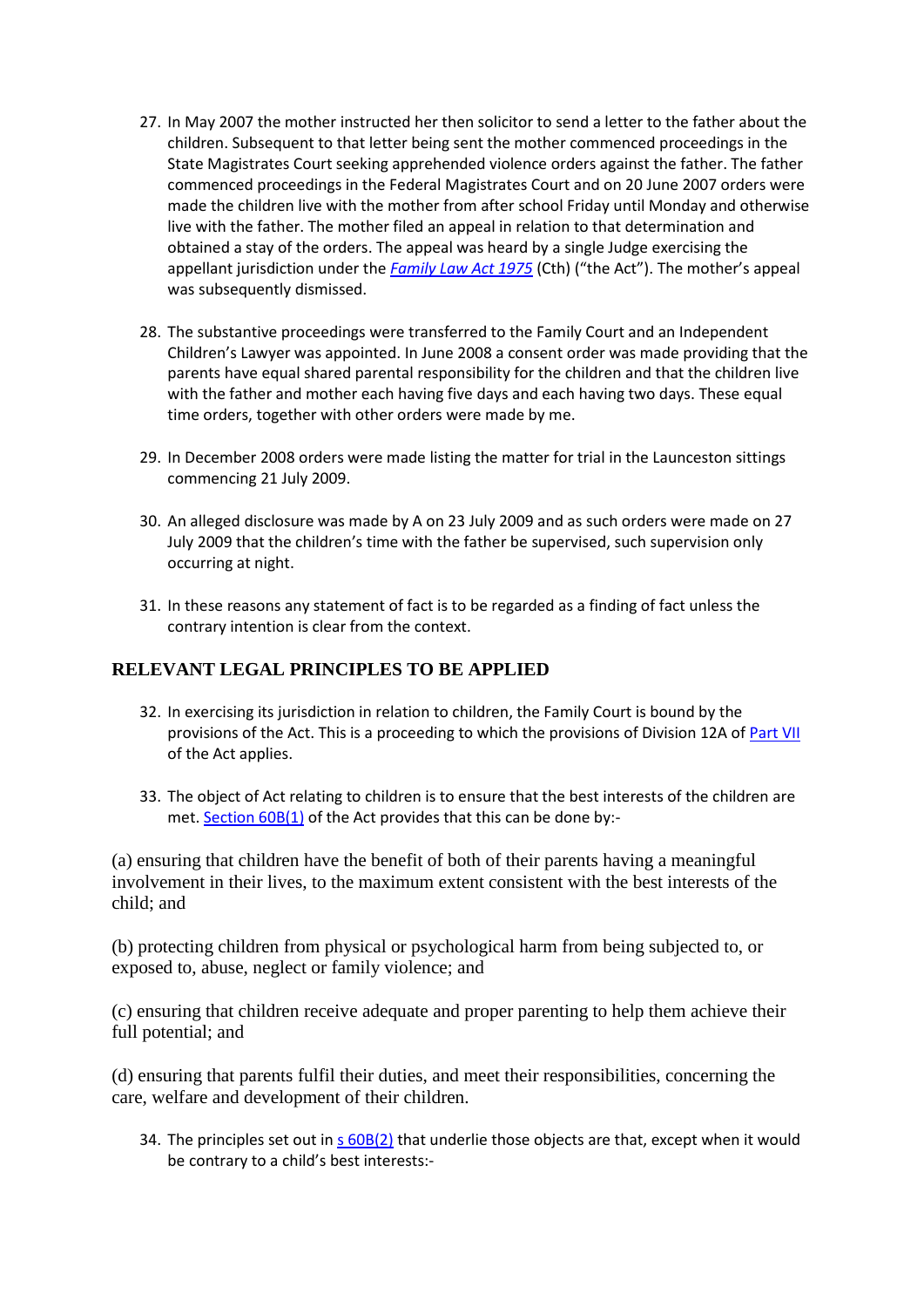(a) children have the right to know and be cared for by both their parents, regardless of whether their parents are married, separated, have never married or have never lived together; and

(b) children have a right to spend time on a regular basis with, and communicate on a regular basis with, both their parents and other people significant to their care, welfare and development (such as grandparents and other relatives); and

(c) parents jointly share duties and responsibilities concerning the care, welfare and development of their children; and

(d) parents should agree about the future parenting of their children; and

(e) children have a right to enjoy their culture (including the right to enjoy that culture with other people who share that culture).

- 35. Each of the parents of a child has complete but several parental responsibility for their child pursuant t[o s 61C](http://www.austlii.edu.au/cgi-bin/viewdoc/au/legis/cth/consol_act/fla1975114/s61c.html) of the Act. This is subject to any court order and must be considered in the light of the so called presumption arising out of the operation of [s 61DA](http://www.austlii.edu.au/cgi-bin/viewdoc/au/legis/cth/consol_act/fla1975114/s61da.html) of the Act. Section [61DA](http://www.austlii.edu.au/cgi-bin/viewdoc/au/legis/cth/consol_act/fla1975114/s61da.html) is part of the amendments and became operative on 1 July 2006. The section provides that a Court must apply a presumption that it is in the best interests of a child for that child's parents to have equal shared parental responsibility[ $3$ ] for the child, subject to subsections  $2, 3, 4$  $2, 3, 4$  $2, 3, 4$  and  $5$ .
- 36. If the presumption is found to apply and is not rebutted, as not in the best interests of the child, an order must be made in accordance wit[h s 61DA](http://www.austlii.edu.au/cgi-bin/viewdoc/au/legis/cth/consol_act/fla1975114/s61da.html) for equal shared parental responsibility. If not, the Court must make a declaration that the presumption does not apply and for reasons pursuant to subsections within [s 61DA.](http://www.austlii.edu.au/cgi-bin/viewdoc/au/legis/cth/consol_act/fla1975114/s61da.html)
- 37. The effect of an order which provides for shared parental responsibility, whether equal or not, is set out in [s 65DAC.](http://www.austlii.edu.au/cgi-bin/viewdoc/au/legis/cth/consol_act/fla1975114/s65dac.html)
- 38. The question of the allocation of parental responsibility generally needs to be determined before the question of with whom the child lives and/or spends time with, and the degree of communication a child is to have with another person is determined (see [s 64B\(2\)\).](http://www.austlii.edu.au/cgi-bin/viewdoc/au/legis/cth/consol_act/fla1975114/s64b.html) This is because where the presumption of equal shared parental responsibility applies, the Court must consider whether it is in the best interests of the child to order equal, or substantial and significant time pursuant to [s 65DAA.](http://www.austlii.edu.au/cgi-bin/viewdoc/au/legis/cth/consol_act/fla1975114/s65daa.html) In circumstances where [s 65DAA](http://www.austlii.edu.au/cgi-bin/viewdoc/au/legis/cth/consol_act/fla1975114/s65daa.html) does not apply because the presumption does not apply, there still should be consideration of whether in the factual circumstances, an order for equal, or substantial and significant time is appropriate.
- 39. Should parties be unable to agree about the living arrangements of a child, a court must, in determining whether it should make orders or in determining what orders should be made, have regard to the best interests of the child as the paramount consideration[. Section 60CA](http://www.austlii.edu.au/cgi-bin/viewdoc/au/legis/cth/consol_act/fla1975114/s60ca.html) the Act provides:-

In deciding whether to make a particular parenting order in relation to a child, a court must regard the best interests of the child as the paramount consideration.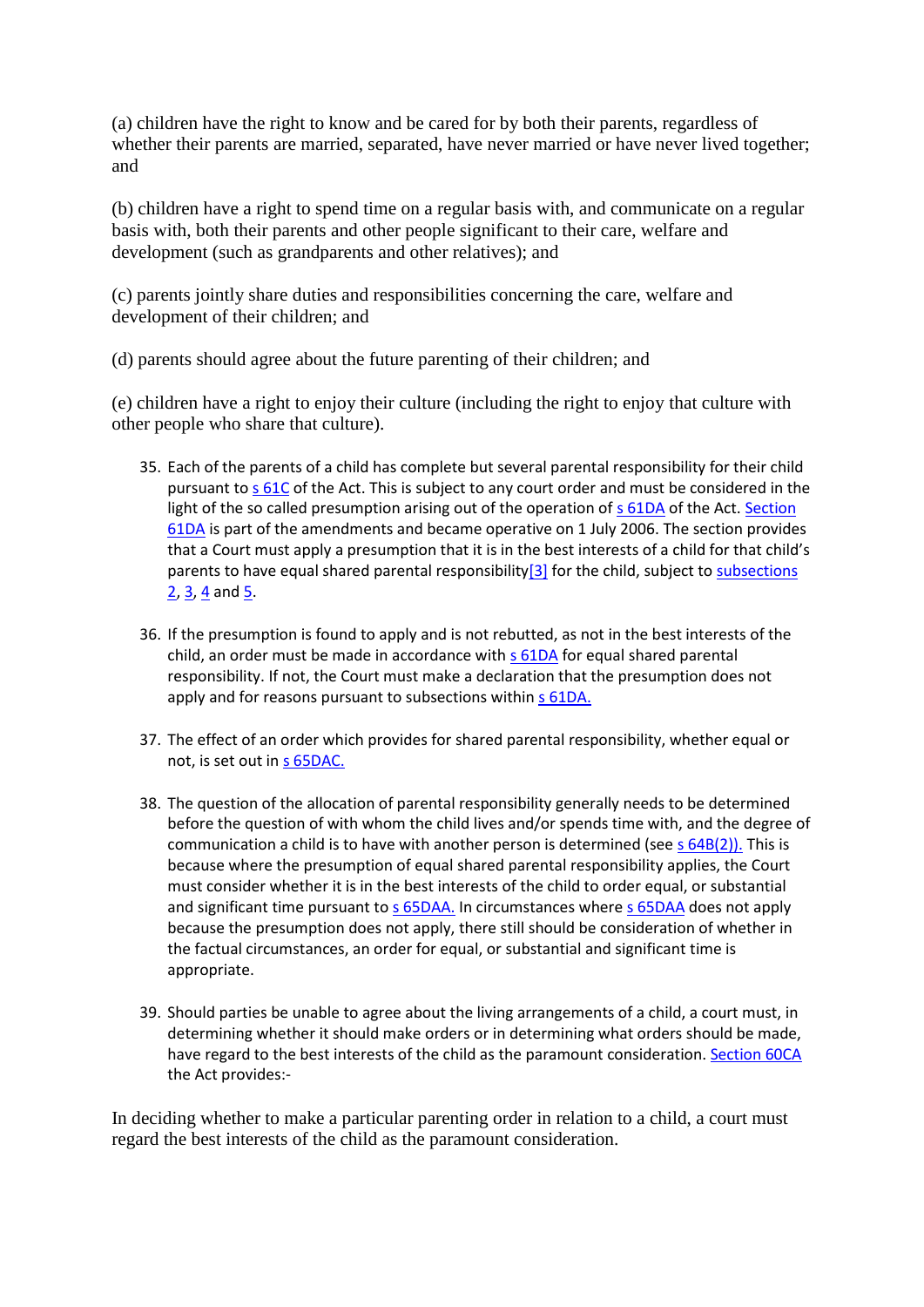40. How a court determines what is in the best interests of a child is set out under [s 60CC](http://www.austlii.edu.au/cgi-bin/viewdoc/au/legis/cth/consol_act/fla1975114/s60cc.html) of the Act. From 1 July 2006, those best interests are determined under a two tiered approach pursuant t[o s 60CC,](http://www.austlii.edu.au/cgi-bin/viewdoc/au/legis/cth/consol_act/fla1975114/s60cc.html) that lists *"primary considerations"* and *"additional considerations".* A court must consider the matters set out in [s 60CC](http://www.austlii.edu.au/cgi-bin/viewdoc/au/legis/cth/consol_act/fla1975114/s60cc.html) unless considering a consent order, in which case the Court may, but is not required to, have regard to the matters set out in  $ss$ [60CC\(2\)](http://www.austlii.edu.au/cgi-bin/viewdoc/au/legis/cth/consol_act/fla1975114/s60cc.html) and (3) of the Act. Part of [s 60CC](http://www.austlii.edu.au/cgi-bin/viewdoc/au/legis/cth/consol_act/fla1975114/s60cc.html) reads as follows:

Primary considerations

(2) The primary considerations are:-

(a) the benefit to the child of having a meaningful relationship with both of the child's parents; and

(b) the need to protect the child from physical or psychological harm from being subjected to, or exposed to, abuse, neglect or family violence.

Note: Making these considerations the primary ones is consistence with the objects of this Part set out in paragraphs 60B(1)(a) and (b).

Additional considerations

(3) Additional considerations are:-

(a) any views expressed by the child and any factors (such as the child's maturity or level of understanding) that the court thinks are relevant to the weight it should give to the child's views;

(b) the nature of the relationship of the child with:

(i) each of the child's parents; and

(ii) other persons (including any grandparent or other relative of the child);

(c) the willingness and ability of each of the child's parents to facilitate, and encourage, a close and continuing relationship between the child and the other parent;

(d) the likely effect of any changes in the child's circumstances, including the likely effect on the child of any separation from:

(i) either of his or her parents; or

(ii) any other child, or other person (including any grandparent or other relative of the child), with whom he or she has been living;

(e) the practical difficulty and expense of a child spending time with and communicating with a parent and whether that difficulty or expense will substantially affect the child's right to maintain personal relations and direct contact with both parents on a regular basis;

(f) the capacity of: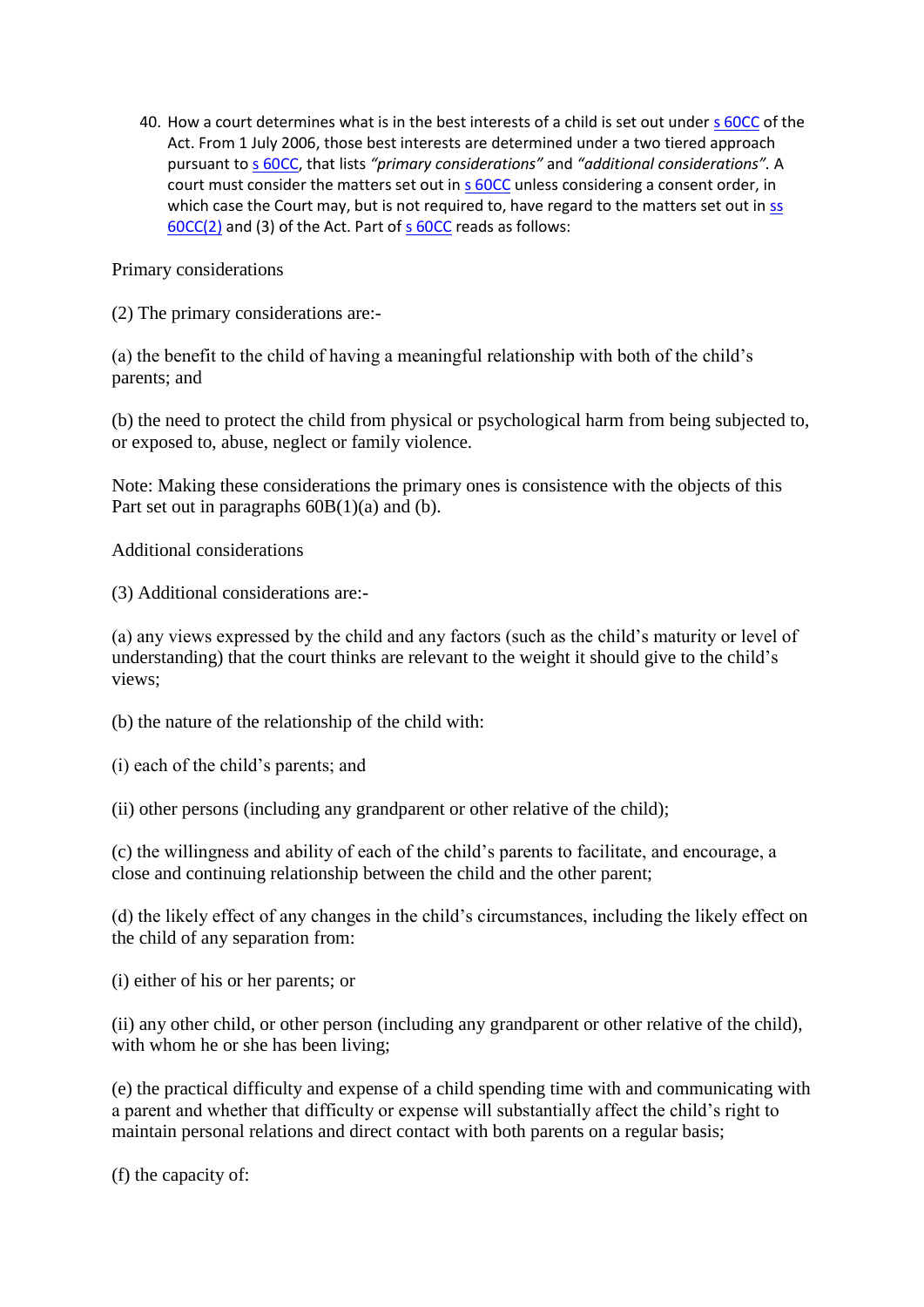(i) each of the child's parents; and

(ii) any other person (including any grandparent or other relative of the child);

to provide for the needs of the child, including emotional and intellectual needs;

(g) the maturity, sex, lifestyle and background (including lifestyle, culture and traditions) of the child and of either of the child's parents, and any other characteristics of the child that the court thinks are relevant;

(h) if the child is an Aboriginal child or a Torres Strait Islander child:

(i) the child's right to enjoy his or her Aboriginal or Torres Strait Islander culture (including the right to enjoy that culture with other people who share that culture);

(ii) the likely impact any proposed parenting order under this Part will have on that right;

(i) the attitude to the child, and to the responsibilities of parenthood, demonstrated by each of the child's parents;

(j) any family violence involving the child or a member of the child's family;

(k) any family violence order that applies to the child or a member of the child's family, if:

(i) the order is a final order; or

(ii) the making of the order was contested by a person;

(l) whether it would be preferable to make the order that would be least likely to lead to the institution of further proceedings in relation to the child;

(m) any other fact or circumstance that the court thinks is relevant.

- 41. A court must consider the [s 60CC\(2\)](http://www.austlii.edu.au/cgi-bin/viewdoc/au/legis/cth/consol_act/fla1975114/s60cc.html) considerations as "*primary considerations"*. This does not mean that they inevitably outweigh the *"additional considerations",* but some weight must be attached to the term *"primary".* A Court must consider each of the additional considerations separately. A Court should have regard to all of the matters set out in [s 60CC](http://www.austlii.edu.au/cgi-bin/viewdoc/au/legis/cth/consol_act/fla1975114/s60cc.html) to consider how, together, they should give effect to either or both of the primary considerations in determining the child's best interests.
- 42. A court also needs to evaluate the nature and quality of the parent child relationship.

## **Are the children at unacceptable risk of abuse in the unsupervised care of the father?**

43. The approach in deciding a case involving an allegation of sexual abuse was considered by the High Court in *M and M* [\(1988\) FLC 91-979.](http://www.austlii.edu.au/cgi-bin/LawCite?cit=%281988%29%20FLC%2091%2d979) At page 77,080, the High Court said:-

... the resolution of an allegation of sexual abuse against a parent is subservient and ancillary to the court's determination of what is in the best interests of the child. The Family Court's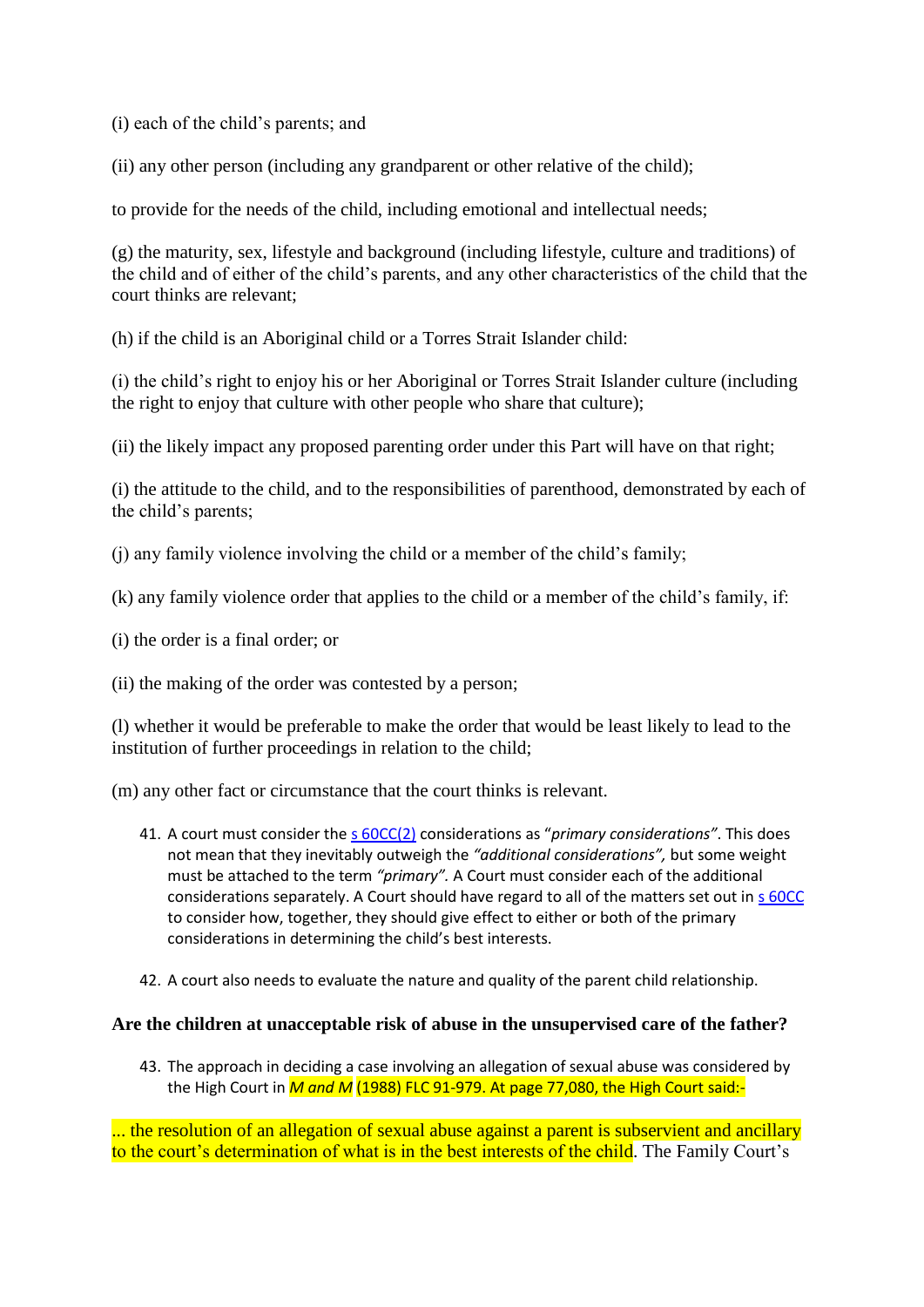consideration of the paramount issue which it is enjoined to decide cannot be diverted by the supposed need to arrive at a definitive conclusion on the allegation of sexual abuse.

- 44. The High Court recognised though that findings on the question of sexual abuse will have an important, perhaps a decisive impact on the resolution of the ultimate best interest's issue.
- 45. As to the relevant standard of proof, the High Court comprising of Mason CJ, Brennan, Dawson, Toohey and Gaudron JJ, emphasised that a judge should not make a positive finding that the allegation was true unless satisfied according to the civil standard of proof, with due regard to the factors mentioned in *Briginshaw v Briginshaw* (1938) 60 CLR 336[.\[4\]](http://www.austlii.edu.au/cgi-bin/viewdoc/au/cases/cth/FamCA/2010/35.html?context=1;query=robins%20ruddock;mask_path=#fn4) Their Honours cited the well known passage of Dixon J (at p.362 of *Briginshaw*):-

The seriousness of an allegation made, the inherent unlikelihood of an occurrence of a given description, or the gravity of the consequences flowing from a particular finding are considerations which must affect the answer to the question whether the issue has been proved to the reasonable satisfaction of the tribunal. In such matters 'reasonable satisfaction' should not be produced by inexact proofs, indefinite testimony, or indirect inferences.

- 46. In *S and R* (1999) FLC 92-834 the Full Court of the Family Court warned that to establish a serious allegation such as sexual abuse, the *"utmost caution"* was needed, given the maker of the statement was a child who was not subjected to cross-examination and whose statement was incapable of being properly tested.
- 47. In *Johnson and Page* [\[2007\] FamCA 1235](http://www.austlii.edu.au/cgi-bin/viewdoc/au/cases/cth/FamCA/2007/1235.html) the Full Court considered the applicable standard of proof. At paragraph 69, the Court cited with approval the approach taken by the Honourable John Fogarty in his paper entitled 'Unacceptable Risk – A Return to Basics' ((2006) [20 AJFL 249\).](http://www.austlii.edu.au/cgi-bin/LawCite?cit=20%20Australian%20Journal%20of%20Family%20Law%20249) In particular, the Court said (at para 72):

We also agree with Mr Fogarty's view that reference to the [Evidence Act,](http://www.austlii.edu.au/cgi-bin/viewdoc/au/legis/cth/consol_act/ea199580/) rather than Briginshaw, is appropriate particularly having regard to s  $140(2)(c)$  of that Act.

48. These proceeding were governed by the provisions of Division 12A of [Part VII](http://www.austlii.edu.au/cgi-bin/viewdoc/au/legis/cth/consol_act/ea199580/index.html#p7) of the Act. Section 69ZT provides that some provisions of the *[Evidence Act 1995](http://www.austlii.edu.au/cgi-bin/viewdoc/au/legis/cth/consol_act/ea199580/)* (Cth) ("the [Evidence](http://www.austlii.edu.au/cgi-bin/viewdoc/au/legis/cth/consol_act/ea199580/)  [Act](http://www.austlii.edu.au/cgi-bin/viewdoc/au/legis/cth/consol_act/ea199580/)") do not apply. However, [s140](http://www.austlii.edu.au/cgi-bin/viewdoc/au/legis/cth/consol_act/ea199580/s140.html) of the *[Evidence Act](http://www.austlii.edu.au/cgi-bin/viewdoc/au/legis/cth/consol_act/ea199580/)* does apply and it provides:-

(1) In a civil proceeding, the court must find the case of a party proved if it is satisfied that the case has been proved on the balance of probabilities.

(2) Without limiting the matters that the court may take into account in deciding whether it is so satisfied, it is to take into account:

- (a) the nature of the cause of action or defence; and
- (b) the nature of the subject-matter of the proceeding; and
- (c) the gravity of the matters alleged.
	- 49. I must then consider the allegations of sexual abuse on the balance of probabilities taking into account the matters in [s 140](http://www.austlii.edu.au/cgi-bin/viewdoc/au/legis/cth/consol_act/ea199580/s140.html) of the *[Evidence Act](http://www.austlii.edu.au/cgi-bin/viewdoc/au/legis/cth/consol_act/ea199580/)*.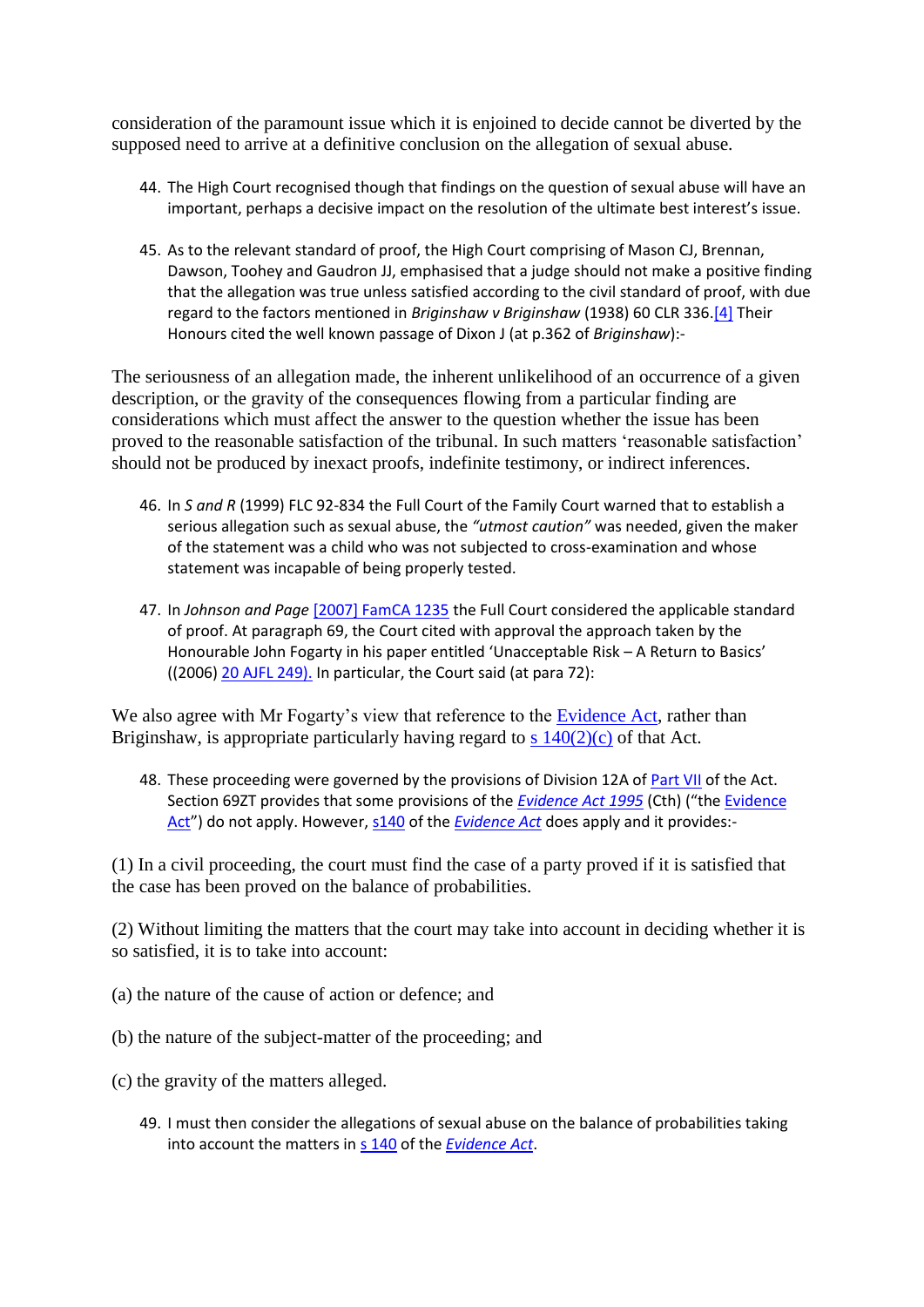- 50. In *M and M*, (supra) the High Court acknowledged there would be many cases in which it was not possible for a judge to make a positive finding that sexual abuse had taken place. He or she would then need to determine if there was a risk of sexual abuse, and assess the magnitude of that risk.
- 51. The Court went on to consider the magnitude of risk that would justify a judge in denying a parent access to a child, and concluded that the test was best expressed by saying that a court should not grant custody or access (now an order in relation to with whom a child will live, or spend time), if it would expose the child to "an unacceptable risk" of sexual abuse.
- 52. In *B and B* [\(1993\) FLC 92-357](http://www.austlii.edu.au/cgi-bin/LawCite?cit=%281993%29%20FLC%2092%2d357) the Full Court referred to the "unacceptable risk" test in *M and M,* and added (at p. 79,778):-

The 'unacceptable risk' test is therefore the standard used by the Family Court to 'achieve a balance between the risk of detriment to the child from sexual abuse and the possibility of benefit to the child from parental access.' In other words, where the court makes a finding of unacceptable risk it is a finding that the risk of harm to the children in having access with a parent outweighs the possible benefits to them from that access.

- 53. In the Full Court decision of *Napier and Hepburn* [\[2006\] FamCA 1316;](http://www.austlii.edu.au/cgi-bin/viewdoc/au/cases/cth/FamCA/2006/1316.html) [\(2006\) FLC 93-303](http://www.austlii.edu.au/cgi-bin/LawCite?cit=%282006%29%20FLC%2093%2d303) the question of unacceptable risk was considered by Bryant CJ, Kay and Warnick JJ. Their Honours Bryant CJ and Kay J said:-
	- 79. The determination of whether the child may have been abused required some assessment to be made as to the father's credit in relation to his strenuous denials that he has acted inappropriately with the child. The child's evidence itself was incapable of being tested or necessarily being accurately interpreted. His Honour said that he was unable to reject the allegation as groundless. In doing so, he must by necessary implication have rejected the father's strenuous denials, but nowhere does he explain why he has done so.
- ...
- 84. There remained an obligation on the trial judge to not only evaluate the harm that might befall the child if there is a future act of abuse, but to also evaluate the prospect of such an act occurring. This is not a search for a solution that will eliminate any prospect of serious harm. It is a search to balance the harm that will follow if the risk is not minimised and the harm that will follow if a normal healthy relationship between parent and child is not allowed to prosper.
- 99. Absent there being any reason not to accept the father's denials, we are not persuaded that the evidence reasonably leads to a conclusion that unsupervised contact poses an unacceptable risk of harm to J.

Their Honours also said: -

- 82. What potential there was for these events to continue to occur if they had previously occurred in the past, might well be diminished by the bright lights that have been shone upon the parties and their conduct, in the course of these proceedings.
- 54. The determination of unacceptable risk exists remains a challenge for the trial judge.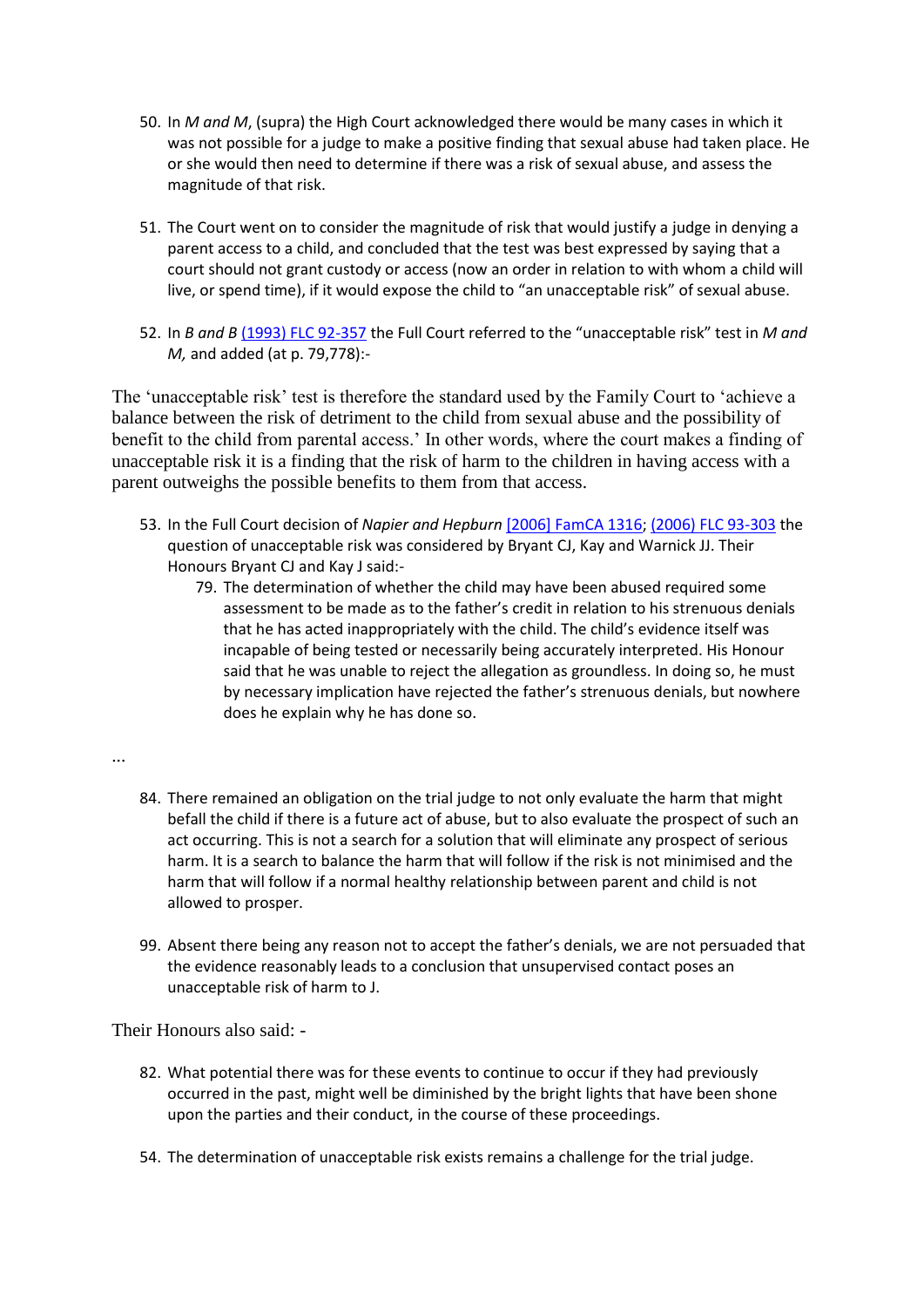- 55. In a decision of Brown J in *McCoy v Wessex* [\[2007\] FamCA 489](http://www.austlii.edu.au/cgi-bin/viewdoc/au/cases/cth/FamCA/2007/489.html) Her Honour set out the legal principles involved in relation to allegations of sexual abuse.
- 56. Her Honour reviewed the law relating to unacceptable risk including the approach adopted by the Full Court in *Napier and Hepburn* (above) and *Potter v Potter* [\[2007\] FamCA 350](http://www.austlii.edu.au/cgi-bin/viewdoc/au/cases/cth/FamCA/2007/350.html) and observed that:-

The Full Court noted (at para 79) that the determination of the question of whether the child may have been abused required some assessment to be made of the father's credit in relation to his strenuous denials that he had acted inappropriately with the child, and that even a finding to the allegations could not be rejected as groundless ought not lead inevitably to a finding of unacceptable risk.

- 57. What is clear is that trial judges have a significant obligation upon them to set out clearly the reasons why an assessment has been made as to the father's credit in relation to his strenuous denials. I have endeavoured to do so in this case.
- 58. In this current case before me I need to determine whether the father's past behaviour presents an unacceptable risk to the children in the future if they spend unsupervised time with him.

## **THE EVIDENCE**

#### **The expert evidence**

- 59. Evidence was given by two clinical psychologists, Dr R and Dr JH. The experts gave their evidence concurrently.
- 60. Dr H's report was prepared as detailed earlier in these reasons. Dr R was appointed a single expert under the [Family Law Rules 2004](http://www.austlii.edu.au/cgi-bin/viewdoc/au/legis/cth/consol_reg/flr2004163/) (Cth) for the purpose of preparing a report. Dr JH's report of July 2006 and Dr R's report of 3 November 2009 were both evidence.
- 61. Dr JH and Dr R were unchallenged as to their qualifications. I have formed the view, on balance, that I prefer evidence of Dr R. In this regard it is not that Dr JH's evidence is impeached, but that having regard to the limitations of her report in terms of time and in terms of the scope of the interviews I prefer the evidence of Dr R.
- 62. Dr JH's report is constrained in terms of its age and that she only interviewed the father and did not interview any other parties. Her report was circumscribed by the budgetary limitations imposed upon her by the Child Welfare Department. I am not confident that Dr JH had all of the information necessary for her to do a normal detailed report. This included the information that the father was involved in care of foster children over a significant period of time and had told the police and his approach in doing more than viewing of the pornography by way of saving the connections to the child pornography sites and the significant step of video taping images of naked children. Whilst Dr JH may have had part of that information she did not have the whole of it. In addition I have some concerns about Dr JH's view, that the use of the internet combined with marijuana, was a "mindless activity" engaged in by the father"[\[5\]](http://www.austlii.edu.au/cgi-bin/viewdoc/au/cases/cth/FamCA/2010/35.html?context=1;query=robins%20ruddock;mask_path=#fn5) as an anxiety coping strategy. The father took the extra steps of making a video of the material and my broader assessment of the father that he provides or gives his evidence in a like manner.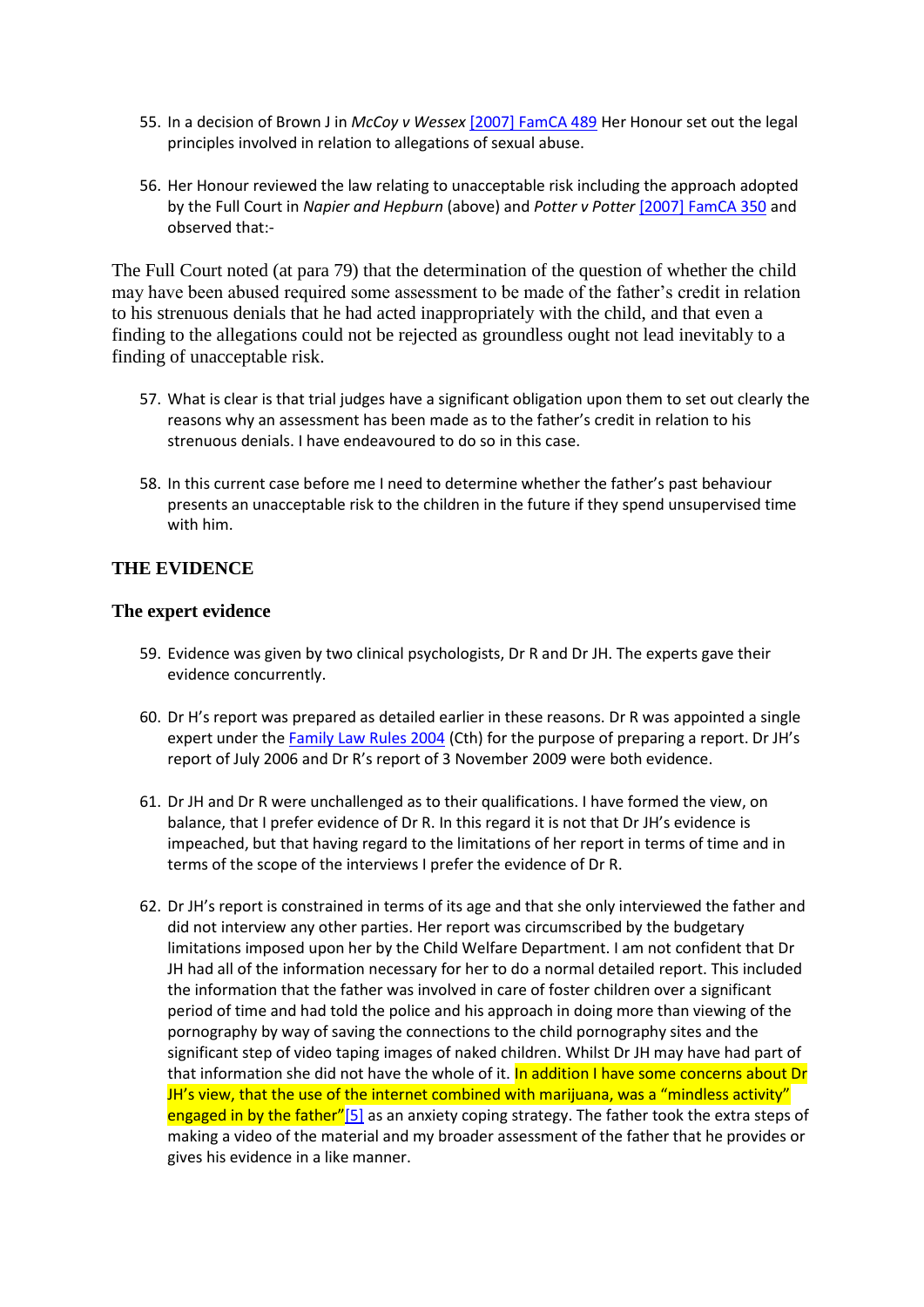- 63. Dr R interviewed both parents and the children; she observed the children with the parents and interviewed the mother's present husband. Dr R concluded a number of things about the father including:- [\[6\]](http://www.austlii.edu.au/cgi-bin/viewdoc/au/cases/cth/FamCA/2010/35.html?context=1;query=robins%20ruddock;mask_path=#fn6)
	- $\circ$  The father engages the children in negative discussions about their mother.
	- $\circ$  There is a possibility that A may have received inappropriate sexual attention from the father.
	- $\circ$  That the children are at risk of psychological and emotional harm from the father if he continues to engage with the children in inappropriate conversations and questions.
	- $\circ$  Some concerns about the mother influencing the children's feelings towards the father.
- 64. Dr R is of the view that neither child should have unsupervised overnight time with the father, although there is no reason why they ought not to have unsupervised day time with the father. When questioned about this Dr R said:-

that the children are at an age and maturity where when awake, dressed and together it would be unlikely that the father would act inappropriate towards them. However, at night when they were perhaps asleep or partly asleep and not aware of each other's whereabouts they would be less secure.

- 65. As a general principal Dr JH agreed with this approach.
- 66. Dr R formed the view, and I accept, that the father was likely to experience poor impulse controls during times of high stress and high emotions. She bases this upon his risk taking behaviours in the past such as his chronic marijuana use and the downloading and copying of child pornography. Dr R says that this is evident in other ways in terms of his communications with his children, A in particular.
- 67. Dr R undertook psychological testing and concluded that the father suffers from "symptoms of anxiety, dysthymic traits and difficulties relating to drug dependence".[\[7\]](http://www.austlii.edu.au/cgi-bin/viewdoc/au/cases/cth/FamCA/2010/35.html?context=1;query=robins%20ruddock;mask_path=#fn7)
- 68. Dr R's investigations were more extensive than those of Dr JH. Dr R had the opportunity and benefit of watching the interaction between the respective parties and the children and had a broader view of the family. Dr R also had the benefit of seeing and hearing the children, in particular A and her partial disclosure. In addition her report was much more recent than Dr JH's.
- 69. There was some debate about the general nature of people who download child pornography. Dr JH was of the view that there was a difference between those who acquired child pornography and those who downloaded it from the World Wide Web. Dr JH referred to a recent Swiss study which seemed to indicate that people who downloaded or observed child pornography were at no greater risk of subsequently acting out sexually with children than ordinary members of the community. From the research no clear conclusions seem to be available.
- 70. Dr R expressed the view that the father's steps in filming or recording the pornography onto a "tape" and saving the addresses was a further step, which was of concern.

## **The father's evidence**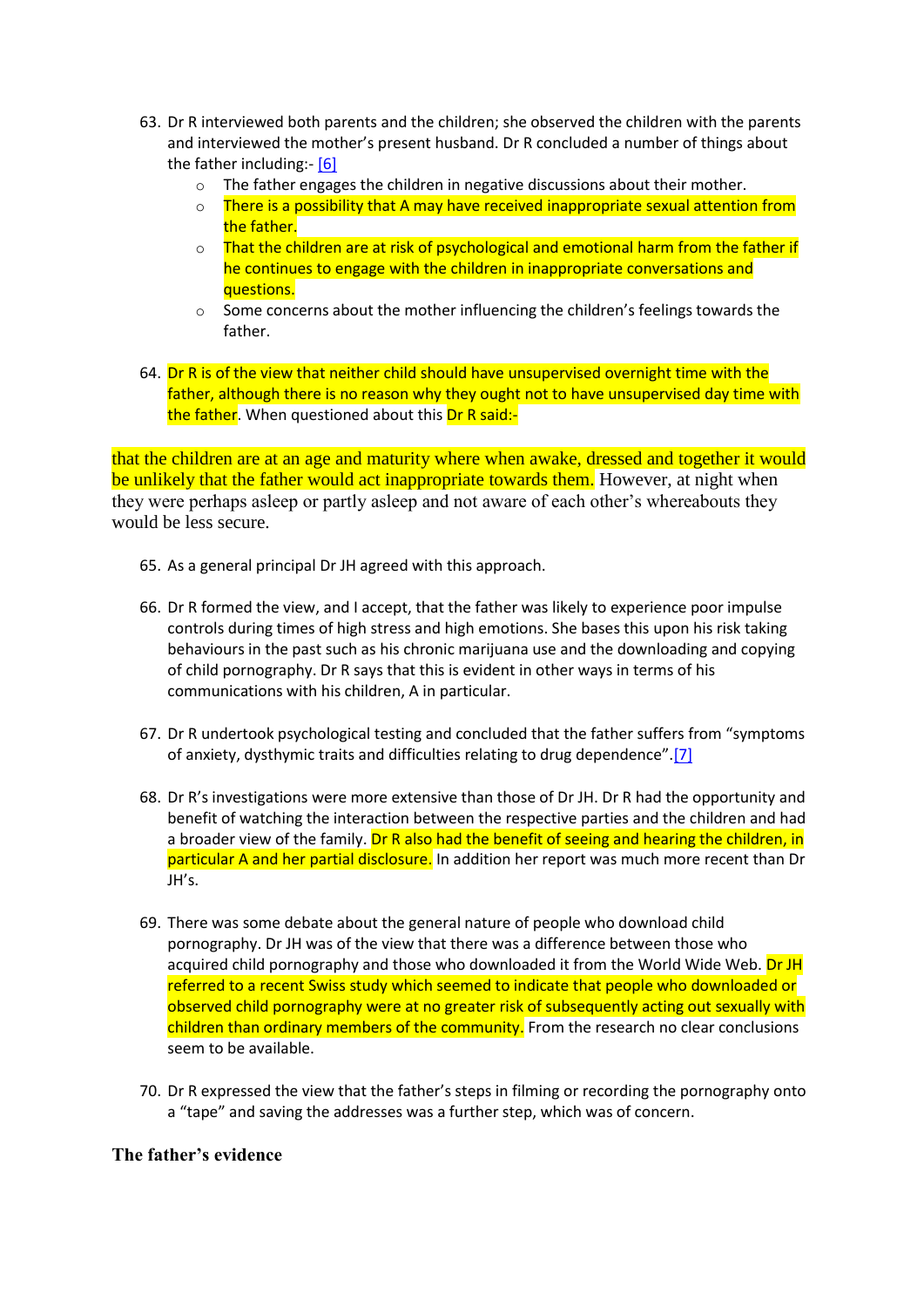- 71. The father gave evidence in accordance with his affidavits filed 1 June 2007, 4 June 2007, 15 June 2008, 4 June 2009 and 7 December 2009. That material was read into evidence. He was not a particularly impressive witness. He was argumentative of counsel and in many ways was endeavouring to present his own case. He was critical of the mother and had little or no respect for her. He did not trust her.
- 72. He was cross-examined in relation to notes he had made in a communication book where he refused to make extra time available to the mother and went back to events which had occurred some time before. The communication between the parties is appalling. The father is partly responsible for that.
- 73. For example when M was going to have her tonsils out he had not responded to letters sent in July, it was only when an operation was scheduled in September that he contacted the doctors. The mother is also partly responsible for the poor communication between the parties. An example of this is when M was having her tonsils out the mother made the arrangements without providing the father with adequate notice, when she could have done so.
- 74. As I have said earlier the evidence of the father trends to deflect blame, make vague accusations, self serving and is sometimes argumentative. An example of this is his affidavit filed 7 December 2009.
- 75. I treat the father's evidence with great caution.

## **The mother's evidence**

- 76. The mother gave evidence in accordance with her affidavits filed 18 June 2007, 8 June 2008, 16 July 2009, 7 December 2009 and 9 December 2009.
- 77. The mother asserted in 2001 that she found the father leaning over her daughter S and he was touching her. She said he had an erect penis and was perhaps masturbating. There is no issue that the mother has given a number of versions of this. The father admits that he was looking after the child at that time but denies any improper conduct on his part. The mother made no formal complaint about this incident until 2006. It is troubling that the mother allowed the father to have significant and unsupervised care of the children, including her children from a previous relationship, over that period of time.
- 78. The mother's explanation was that she was so dominated and controlled by the father that she could not take any steps to do otherwise.
- 79. After the father was charged with the offences relating to child pornography and after learning of the opinion of Dr JH the mother consented to the father spending unsupervised time with the children which developed into primary care. I am not critical of the mother in relation to this as I accept her evidence that she relied upon the Department's view that it was safe for him to care of the children. (This in fact reflected that which Dr JH had determined).
- 80. The mother was challenged as to why she took restraint order proceedings against the father in May 2007 after she had then had her then solicitor, Mr Murray, send a letter to him suggesting, amongst other things, equal time. The mother's explanation of this was that the father had taken more and more time and more and more control and she went to the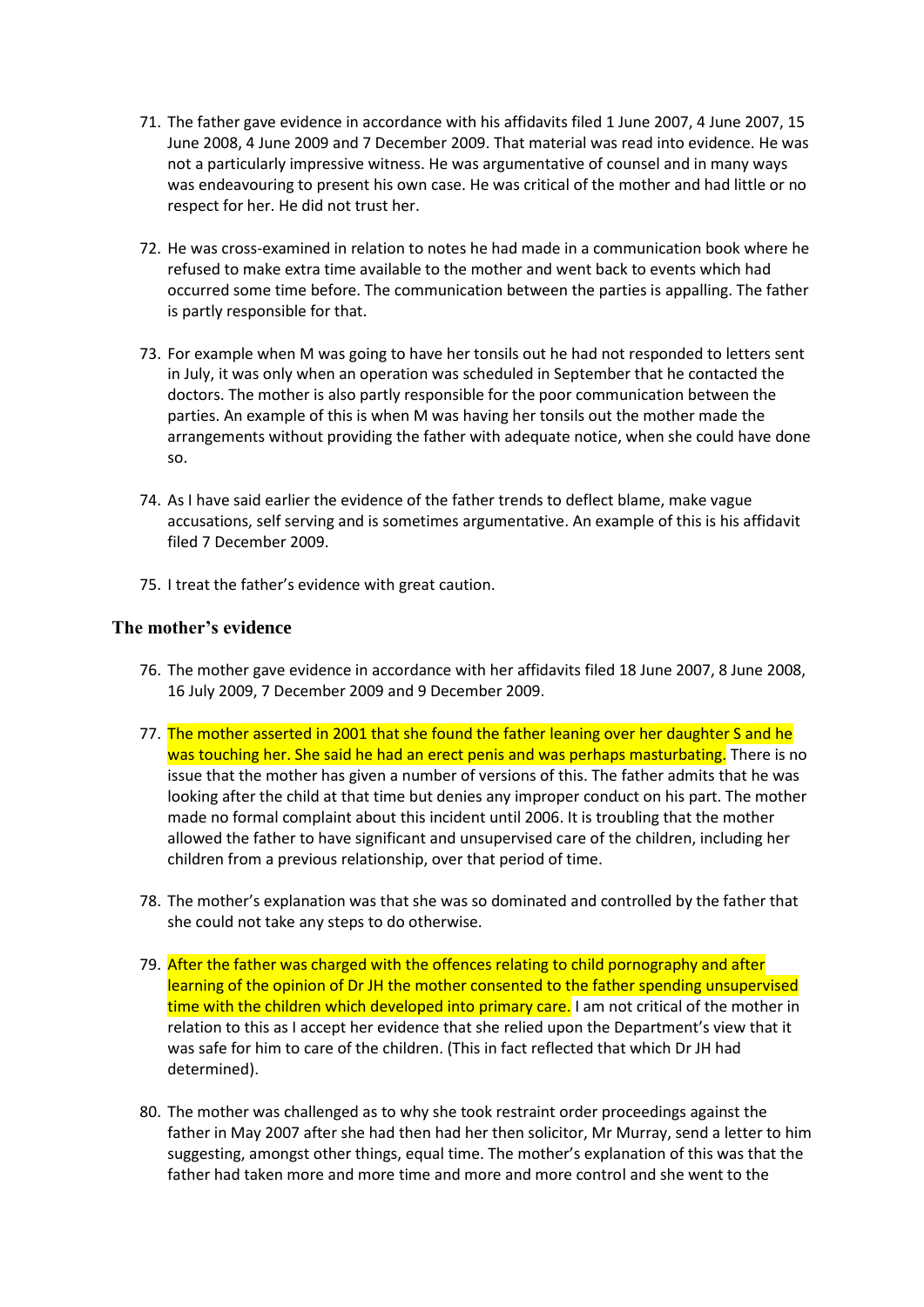solicitor for assistance. She says the letter was sent without her complete approval. I have concerns about the quality of that evidence.

- 81. While I have some concerns about the mother taking those restraint order proceedings there is some level of understanding to it, bearing in mind her then frustration and lack of knowledge of the legal processes.
- 82. The mother was criticised by the father for allowing the children to come into contact with a Mr K, a convicted paedophile. The only evidence before me is that Mr K was a friend of her husband's family and, as soon as she found out about his behaviour and convictions, the children ceased having any contact with him at all and that she arranged to inform the father of this through the principal of the children's school. I see not reason for criticism of the mother in this respect.

## **Evidence of Ms SA**

- 83. Ms SA gave evidence in accordance with her affidavit filed 9 December 2009. She was crossexamined by counsel for the father and the Independent Children's Lawyer.
- 84. Ms SA is employed by Child and Family Services as a Child Protection Worker. She is a Team Leader and has been employed in that capacity for four years. She has undertaken training in interviewing children who may have been sexually abused.
- 85. During cross-examination by the Independent Children's Lawyer she said that there was a poor relationship between the officers of Child and Family Services and the mother. This arose out of the mother's difficulty in accepting the determination made by Dr JH in relation to the risks the father may or may not have posed to the children.
- 86. When the mother first made her notification about the disclosure by A to her on about 23 July 2009 Ms SA left the investigation to police. When the Independent Children's Lawyer contacted her in August Ms SA said to him that she would not be pursuing the matter any further.
- 87. However, after receiving a second notice in relation to the same event, Ms SA said she was concerned that her initial enquiries were not sufficient. As a consequence she interviewed A again on the 1 October 2009 in the presence of a Laurel House worker.
- 88. In relation to that interview Ms SA said:[-\[8\]](http://www.austlii.edu.au/cgi-bin/viewdoc/au/cases/cth/FamCA/2010/35.html?context=1;query=robins%20ruddock;mask_path=#fn8)

6. In the interview with me [A] did not volunteer any facts about the incident to us. She indicated that she loves her father and does not want to upset him, but she was not comfortable staying at her father's house at night, particularly on her own. She stated that she was happy with the current situation and her wish was that it remains as it was.

7. When I asked her if she would like to talk about the thing that happened to her with her father she got extremely distressed.

8. She had her teddy bear with her and she started feeding lollies to him furiously. She was very anxious and implored us "please don't tell Dad". "Don't tell anybody anything".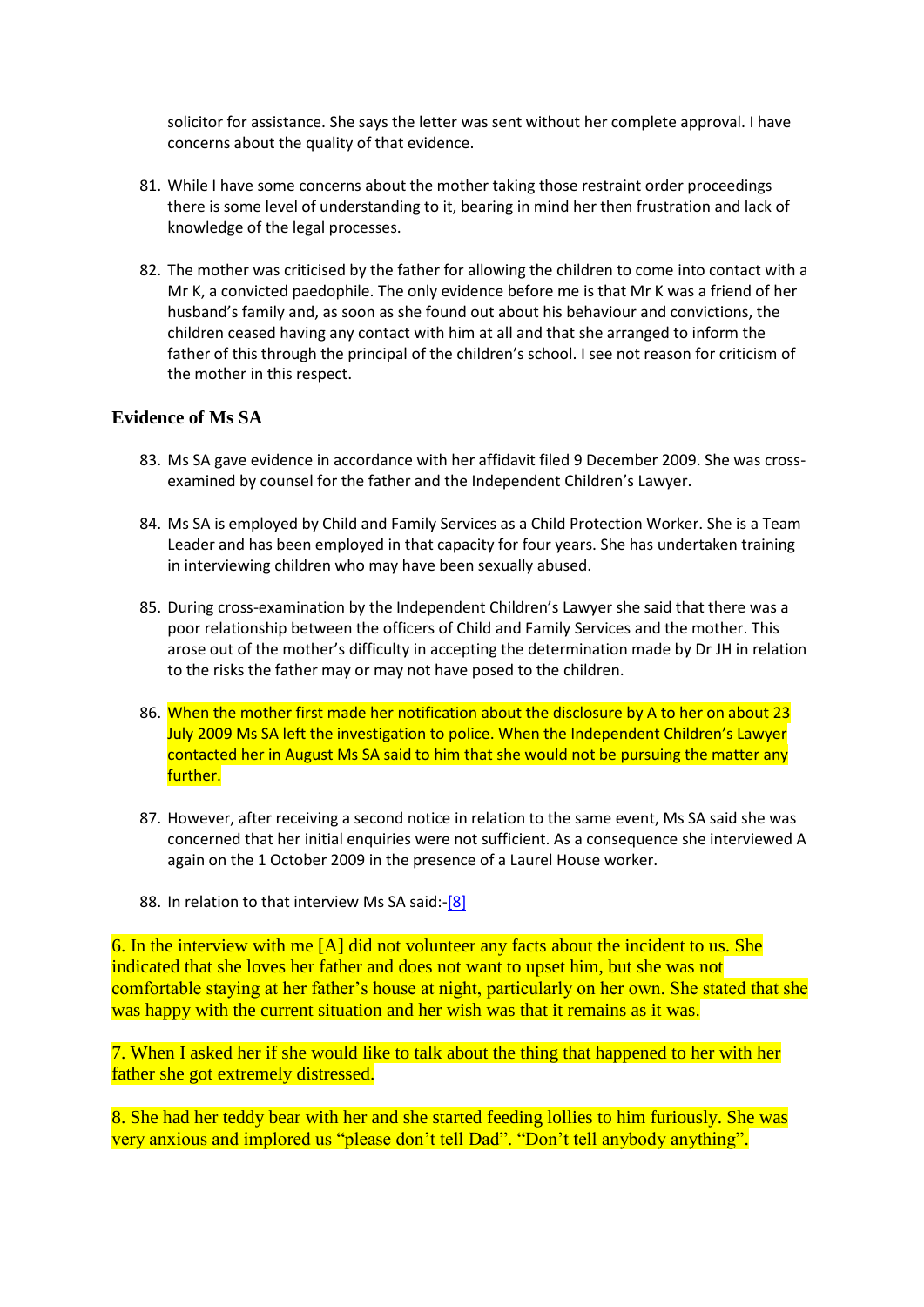9. She indicated that she did not want to spend time alone with her father. We asked her why she didn't and she said "because of what I told the police". "I do not like it. It makes me feel weird". "I don't want to be alone with him". She kept repeating "please don't tell Dad".

- 89. Before the interview Ms SA had concerns about the mother's bona fides with regard to A's alleged disclosure. After the interview Ms SA formed a professional view that something had happened to the child. It was Ms SA's professional opinion was that there were no signs that A had been coached.
- 90. Ms SA then said that it was necessary for her to inform the Independent Children's Lawyer of what A said. Accordingly, she arranged to meet A on a second occasion to inform her of her intentions to speak with the Independent Children's Lawyer. In that meeting A became extremely distressed because the father would know what she had said and the Independent Children's Lawyer would also be told.
- 91. I accept her evidence and her qualifications.

#### **Evidence of Ms U**

- 92. An affidavit<sup>[9]</sup> was filed by Ms U, a counsellor/educator employed by the Laurel House Northern Sexual Assault Group Inc.
- 93. Ms U gave evidence in relation to academic literature demonstrating a link between accessing child pornography and committing contact offences against children. She was not called to be cross-examined and did not see either of the children.
- 94. Having regard to the debate between Dr JH and Dr R when they gave concurrent evidence, I give no weight to the evidence of Ms U.

#### **Evidence of Mr Ruddock**

- 95. Mr Ruddock is the mother's present husband. He relied upon two affidavits filed 8 June 2007 and 16 July 2009.
- 96. He was not cross-examined and as such his evidence was admitted without controversy. In 2007 there were some allegations made in relation to his behaviour generally by the father. These were not pursued in these proceedings and were not relevant in the determination undertaken by me.
- 97. Much of the material contained in Mr Ruddock's second affidavit is of a hearsay nature and is not of significance in this determination. In his unchallenged evidence he said that the mother's older children, S and B, complained to him about the father pulling their ears and pulling their hair. He confirms the evidence of the mother that A and M had difficulties settling into the local area. He gives evidence that A and M are disruptive when they return from spending time with the father and often come back with minor illnesses.

#### **Evidence of Ms V**

98. Ms V gave evidence in relation to the allegations made by the father about Mr Ruddock's alleged behaviour. She rebutted those suggestions.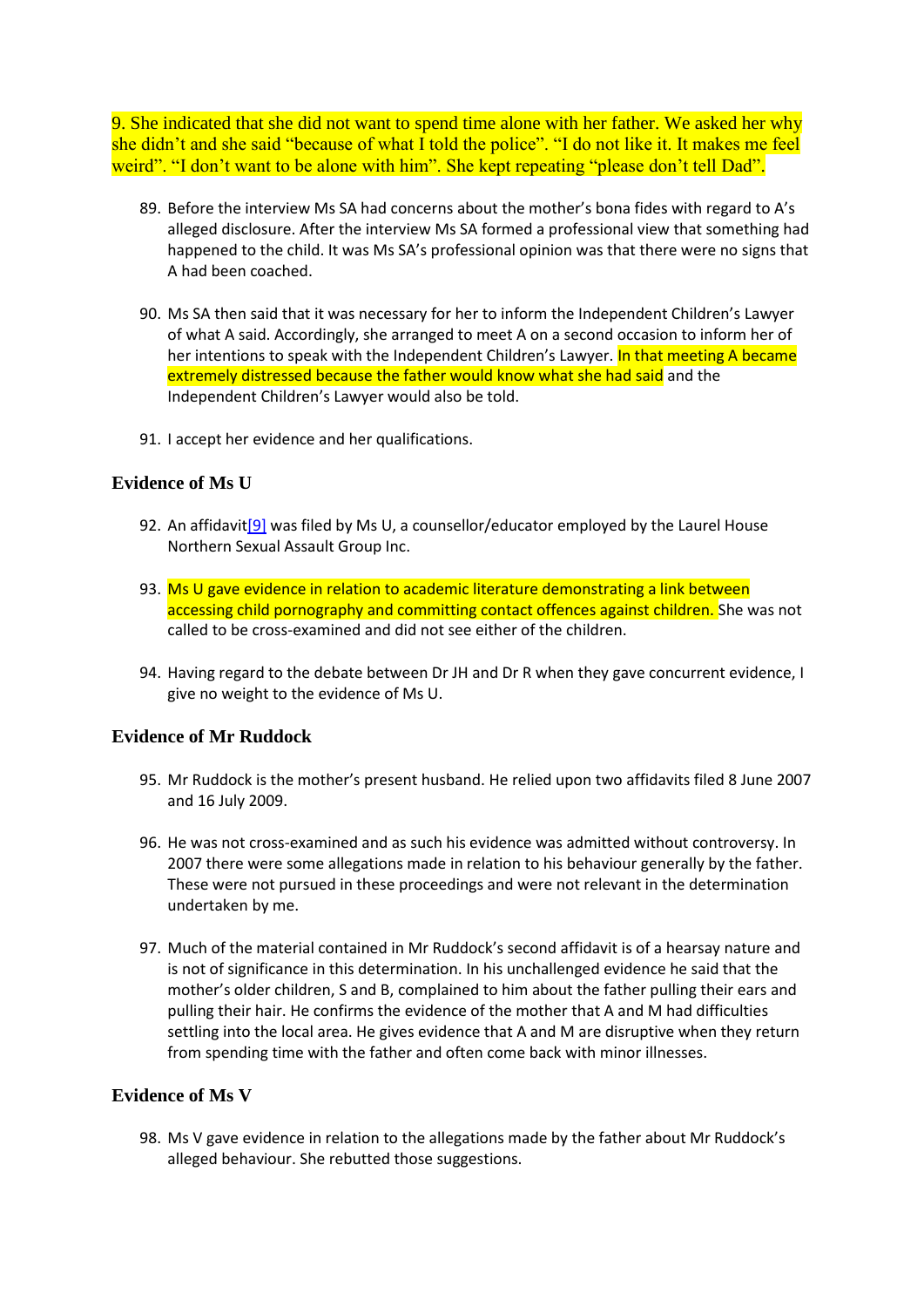99. Included in her evidence was a statement from Ms U dated 14 June 2007. That statement said that Child and Family Services had recommended that the children attend Laurel House after the father had been charged with the offences referred to earlier. The children had counselling in relation to safe and unsafe touching and different relationships. That support has continued.

## **Witness Ms ML**

100. Ms ML's affidavi[t\[10\]](http://www.austlii.edu.au/cgi-bin/viewdoc/au/cases/cth/FamCA/2010/35.html?context=1;query=robins%20ruddock;mask_path=#fn10) was admitted into evidence without controversy. It was indicative of the father being aggressive and violent up to 2007. The evidence is of little value

## **Witness Mr G**

101. The father relied on an affidavit of Mr G filed 2 December 2009. This affidavit was of a "cheer squad" variety. It was admitted without controversy but I give it little or no weight.

## **Witness Mr W**

102. The father relied on an affidavit of Mr W filed 8 December 2009. Mr W is a neighbour of the father and has observed the father with his daughters. Mr W's affidavit falls into the previous category of being a "cheer squad" variety.

## **Witness Ms J**

103. Ms J is the children's paternal grandmother and she filed an affidavit $[11]$  in these proceedings. In this affidavit the paternal grandmother said that the father is dedicated to his daughters and the children have a good relationship with him. That evidence was admitted without controversy.

## **Witness Ms Y**

- 104. An affidavit was filed by Ms Y on 7 December 2009. The affidavit was filed because the mother had concerns about the father having girlfriends of the two children staying overnight. Mrs Y says she has no concern about her daughter staying overnight with the children and the father. She gives evidence about the children's behaviour and says she is not an expert, as such I give that part of her evidence little weight.
- 105. Ms Y says:-

I am fully aware of [the father's] history and the concerns that have been raised about his parenting[.\[12\]](http://www.austlii.edu.au/cgi-bin/viewdoc/au/cases/cth/FamCA/2010/35.html?context=1;query=robins%20ruddock;mask_path=#fn12)

106. I did not have before me what details of the father's history Ms Y has. However, as her evidence was admitted uncritically, I am satisfied that Mrs Y is content for daughter to stay overnight at the father's home notwithstanding his conviction for child pornography and that he is on the "Sex Offenders Register".

## **The July 2009 disclosure**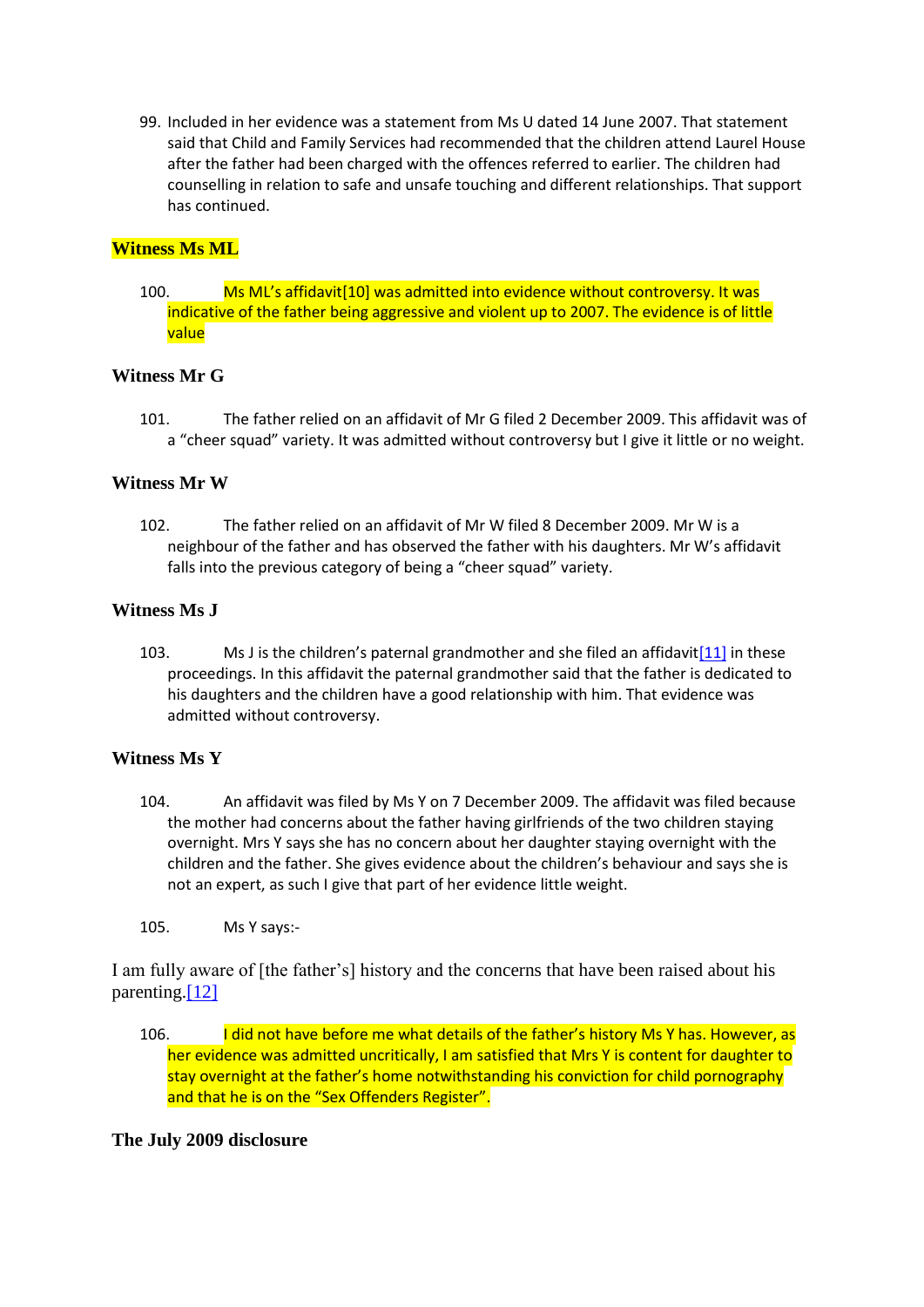- 107. The father was concerned about the veracity of the alleged disclosure by A on 23 July 2009 to the mother shortly before the trial was due to start. The timing of the disclosure and the surrounding circumstances are of concern. The disclosure was allegedly made to the mother shortly before the trial and shortly after the Independent Children's Lawyer had informed the parties of his view that a shared parenting arrangement should remain in place.
- 108. When orders were made in June 2006 for the children to live with the father three nights a week and the father four nights a week the father consented to an order that the children not share a bed with him. The father had given undertakings or had entered into agreements with relevant welfare authorities with regard to the children not sharing a bed with him. When consent orders were made by me in June 2008 they did not contain that term.
- 109. I am satisfied that the father knew that there was a real issue about him sharing a bed with the children.
- 110. On 22/23 July A was staying overnight with the father. Her younger sister was away leaving the father and A alone at his house. A's disclosure, to her mother as set out in the mother's affidavit[\[13\]](http://www.austlii.edu.au/cgi-bin/viewdoc/au/cases/cth/FamCA/2010/35.html?context=1;query=robins%20ruddock;mask_path=#fn13) and in Dr R's report,[\[14\]](http://www.austlii.edu.au/cgi-bin/viewdoc/au/cases/cth/FamCA/2010/35.html?context=1;query=robins%20ruddock;mask_path=#fn14) has the father inviting her into the bed and badgering her. The father's evidence is not that this did not happen but that the child got into bed with him and went to sleep.
- 111. It makes no sense that the father would simply have the child get into his bed bearing in mind the unresolved questions of his appropriate or inappropriate behaviour, and having regard to the undertakings he made to the child welfare authorities and the consent order made by the Federal Magistrate.
- 112. The father gave evidence that each of the girls would often hop into his bed for a minute or two as they needed to go through his bedroom to the bathroom during the night.
- 113. I have concerns about the reliability of the father's evidence as to why the child got into bed with him and I accept that the child made a disclosure to the mother.
- 114. I am not satisfied the mother has meticulously and accurately disclosed precisely what the child has said and I am concerned that there may be some element of exaggeration to it.
- 115. However, I am satisfied that the father invited A into his bed and that A felt uncomfortable and that the father demonstrated affection towards her, in a way which was in all the circumstances inappropriate for a child of that age and in those circumstances. Accordingly I am satisfied there needs to be a measure of protection put in place for these children in terms of their time with the father
- 116. As recommended by Dr R the measure of protection is not needed to the extent as submitted by the mother. As such I will put in place night supervision, having regard to the evidence of Dr JH and Dr R.
- 117. The father has extensive experience in dealing with children at risk bearing in mind the family's involvement with foster care over a significant period of time. I am satisfied that there needs to be supervision at the home when the children sleep over. I am satisfied that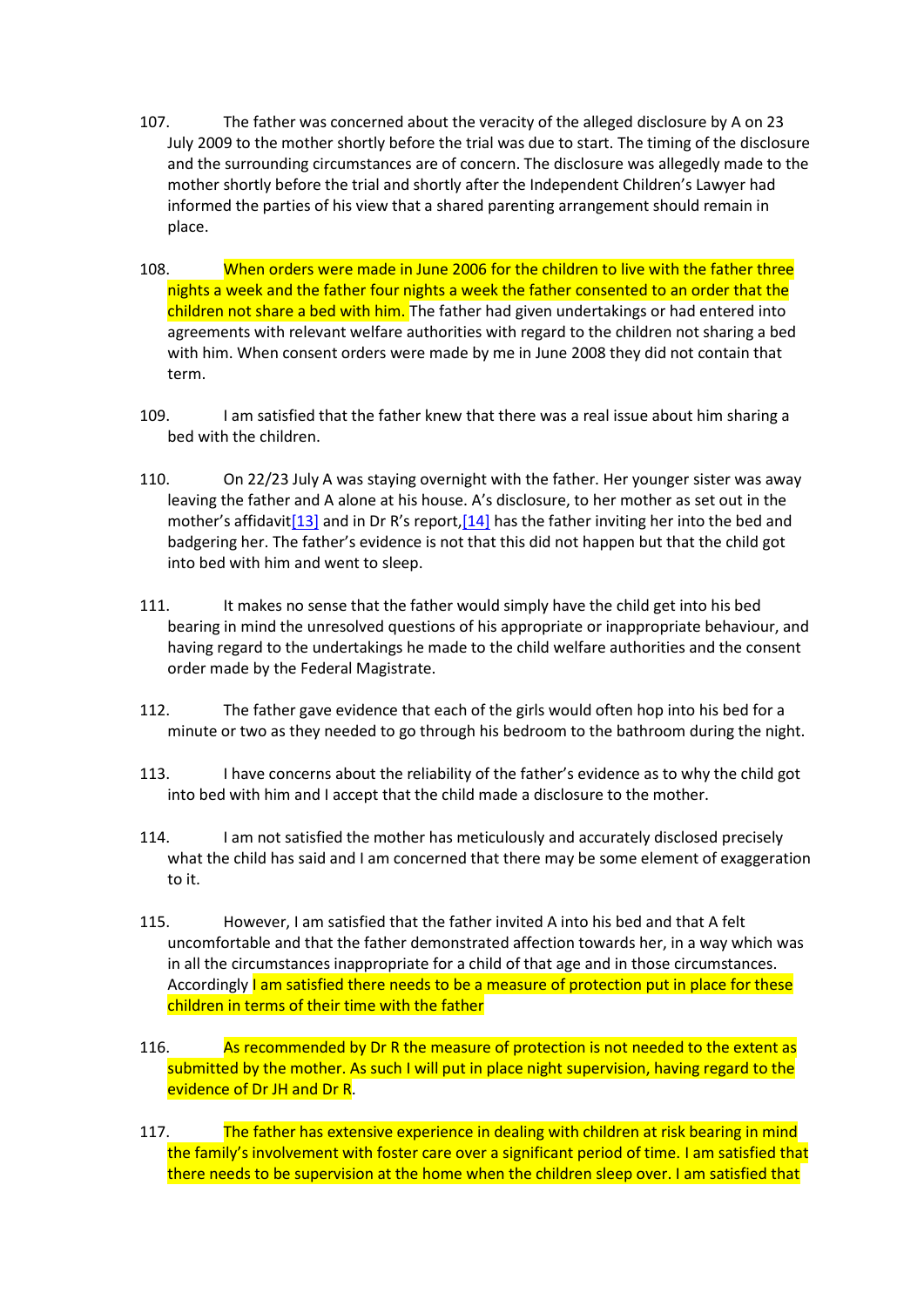there needs to be a door on the children's bedroom which is capable of being shut at the request of the children. They should at least, until the youngest is 14, share the same room so that they can have the mutual support of one another. Such a finding predicates against equal time and against equal shared parental responsibility.

- 118. During evidence Dr JH said she was concerned that the child A had not been particular enough in her disclosure. This was not a concern to Dr R and on balance I prefer the evidence of Dr R. She considered whether the child had been coached and having regard to her, unchallenged, qualifications I accept her evidence that it was unlikely that the children were coached and I am satisfied from her evidence and from the evidence of the father that the children have been enmeshed in the conflict by him including his views about "what is fair" in terms of equal time, his feelings and his concerns, the extent that M worries about her father being lonely and alone.
- 119. The father asserted that he received a letter which he assumed was from the mother's husband (Mr Ruddock) which had an implicit threat of violence. He said the letter was mailed to him and it was "inadvertently" left in a place for the children to read and he subsequently lost the letter. This evidence is troubling.
- 120. If the father had believed there had been a death threat or implicit death threat from Mr Ruddock one would have thought he would have relied upon it in these proceedings, he did not. Even if he was appropriate to leave such a letter out for children of 10 and 8 years of age to read, it reflects very poorly on his parenting and is supportive of the view of Dr R with regard to the father engaging the children in these proceedings.

## **DISCUSSION**

- 121. One of the most difficult aspects of this case was which of the parties to believe. Neither of the parties' evidence was entirely satisfactory. There is virtually no communication between the parties and they do not speak to each other.
- 122. I accept the submissions of the mother's counsel that the father is a forceful, dominant person who is keen to argue his case and has a very powerful personality. The mother on the other hand seems somewhat timid and self effacing. She is not a forceful person.
- 123. I am satisfied the father was dominant and was emotionally controlling of the mother during the course of their relationship. The father continued this approach after separation, including in the first few months of 2007, when he insisted that the children reside primarily with him.
- 124. The strength of the father's approaches can be seen in terms of his dealings with the children. The children stayed overnight, as arranged, and presumably with supervision. Instead of taking the children to school the following day the father kept them home so he could spend some time with them and eventually took A to school but kept M with him. This was about his needs not the needs of the children.
- 125. The children joined a choir and were enjoying that activity. The father required the children to choose between spending time with him or being involved in the choir. That was a terrible decision for the children to have to make and if they had adopted a view other than that of the father it would have been seen as an act of disloyalty to him.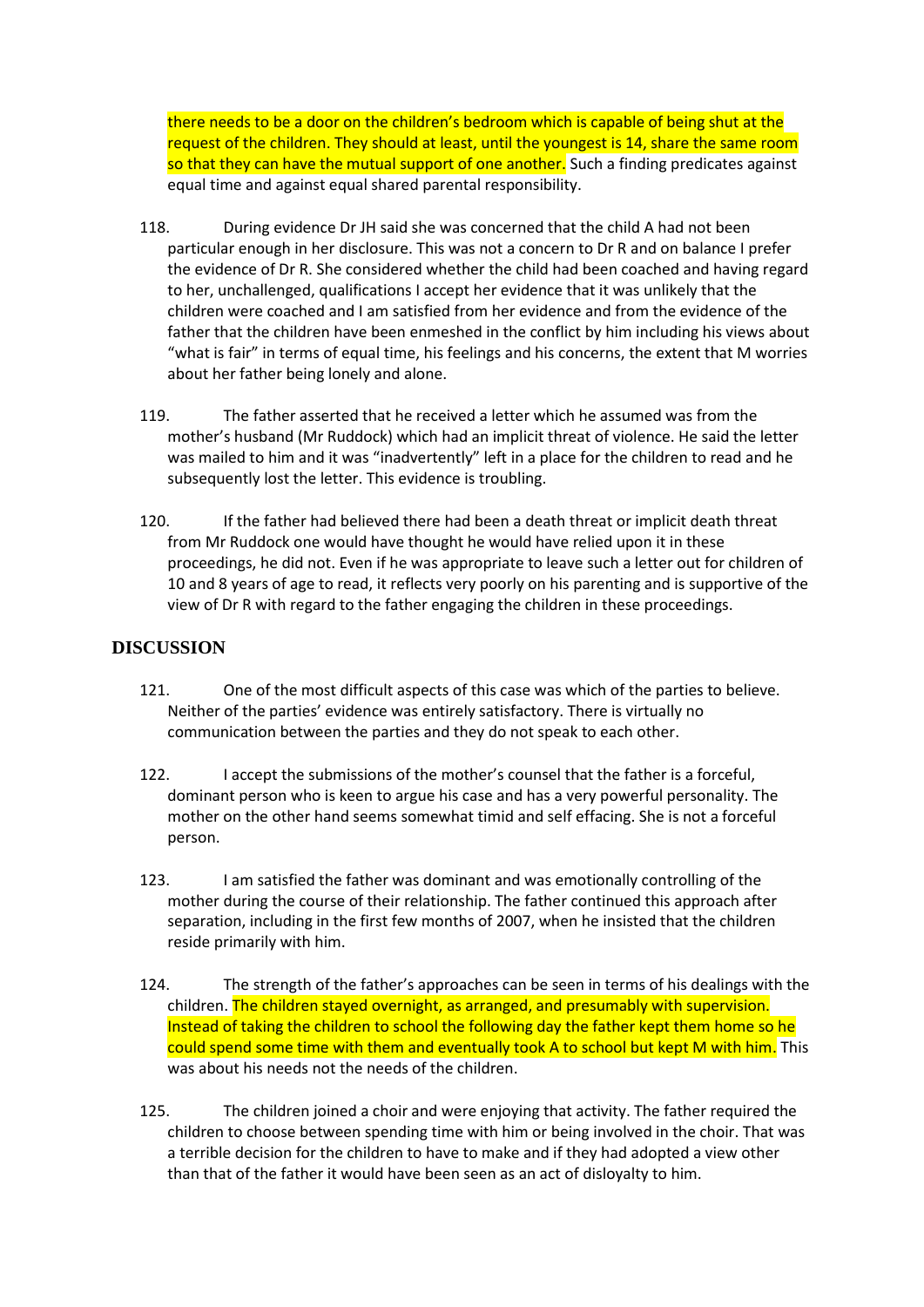- 126. I accept the evidence of Dr R whose observations of the father's character include that "it is likely that he has poor self control" $[15]$  and that he has made various hurtful comments to A including "you are not my daughter; you don't love me".[\[16\]](http://www.austlii.edu.au/cgi-bin/viewdoc/au/cases/cth/FamCA/2010/35.html?context=1;query=robins%20ruddock;mask_path=#fn16)
- 127. Dr R postulates that the father behaves in this manner, not in any pre-meditated way but, when he is in a state of high arousal and is unable to maintain self control. After observing the father in the witness box, and assessing his evidence I accept that evidence of Dr R. What is troubling about the father's actions in that regard is that he then endeavours to blame others for it.
- 128. In his affidavit filed 1 June 2007 the father endeavours to explain why he accessed the child pornography. His explanation seemed to fall into a number of areas, namely:[-\[17\]](http://www.austlii.edu.au/cgi-bin/viewdoc/au/cases/cth/FamCA/2010/35.html?context=1;query=robins%20ruddock;mask_path=#fn17)
	- A high pressured job.
	- o Belief that his wife (the mother) was having an affair with another man.
	- o Use of marijuana.
	- o Little or no back up or support from the mother.
- 129. He told his solicitors that he immediately thought about deleting the tape although this explanation was different to what he said to the police.
- 130. The father in his affidavit filed 4 June 2007 made serious allegations about

Mr Ruddock, who is the mother's present husband and who works with children. These included:[-\[18\]](http://www.austlii.edu.au/cgi-bin/viewdoc/au/cases/cth/FamCA/2010/35.html?context=1;query=robins%20ruddock;mask_path=#fn18)

- o Supplying illicit drugs and alcohol to children in his care.
- $\circ$  Having relationships, more like an intimate personal relationship, with children in his care.
- o That he passed out drunk when caring for children.
- o He had impregnated a foster child aged 14 years.
- $\circ$  Passing out on prescribed medication for 10 hours leaving his children unsupervised.
- o Having marijuana smoking apparatus at his home.
- o Other general low levels of complaint as to hygiene and care.
- 131. The father went on to suggest that Mr Ruddock had had a sexual relationship with one of the children in his care.
- 132. None of these allegations were pursued in cross examination, which is troubling.
- 133. The father, through his counsel, raised concerns about an allegation raised by the mother in November/December 2008 about the father having the children stay overnight. It was submitted that this was indicative of her behaviour of reporting the disclosure allegedly made to her by A on 23 July 2009. I find that the disclosures were different and that it was not a course of conduct by the mother.
- 134. The mother gave evidence of a concern she had of the father with her daughter S in about 2001. In her affidavit filed 8 June 2007 the mother says:[-\[19\]](http://www.austlii.edu.au/cgi-bin/viewdoc/au/cases/cth/FamCA/2010/35.html?context=1;query=robins%20ruddock;mask_path=#fn19)

In or about 2001 I became concerned about his [the father's] use of the children as sexual objects. When [S] was about 5 I walked into her bedroom and found [the father] squatting at the side of her bed. Her pyjama bottoms were down. He was leaning over her and touching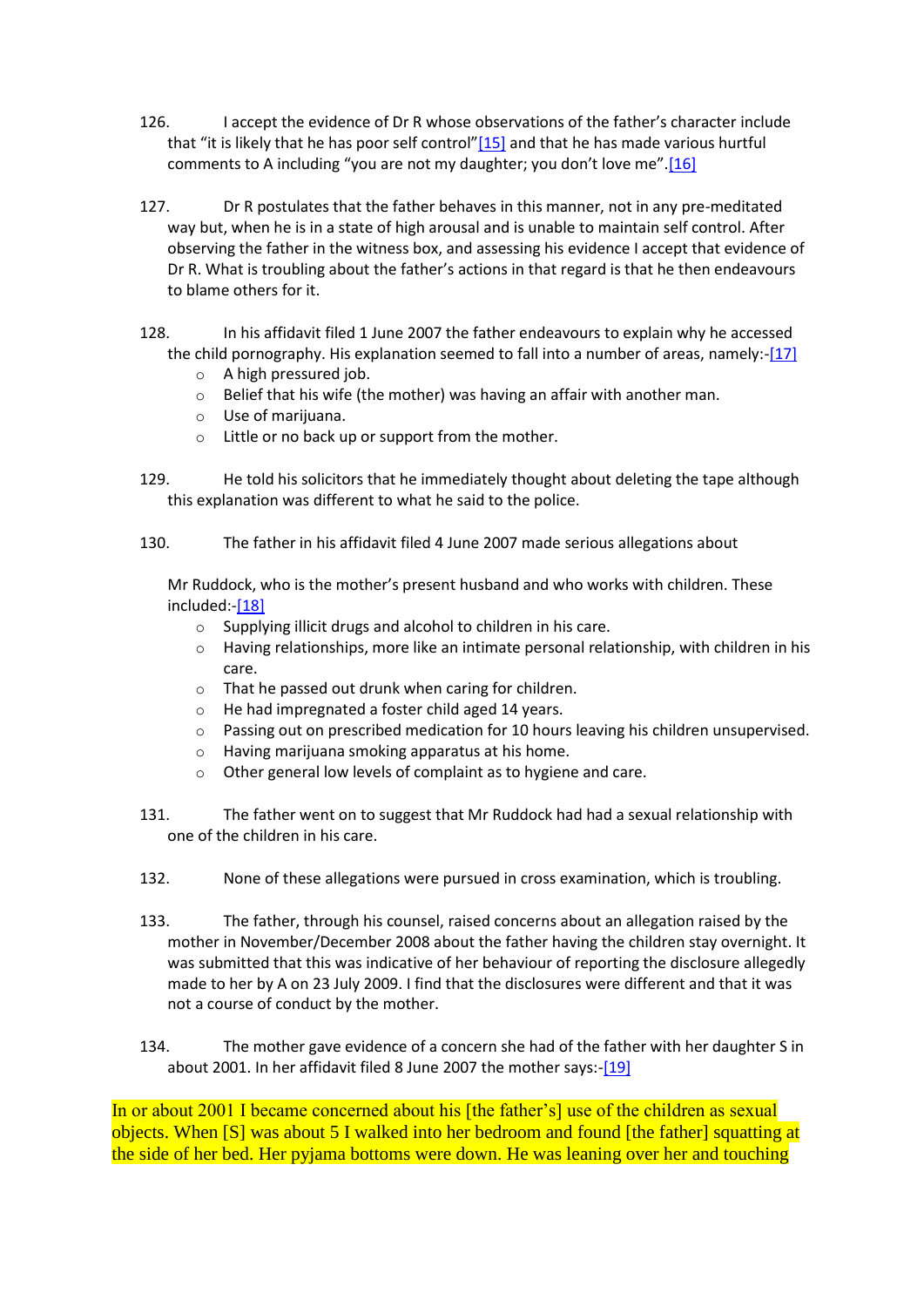her. When I spoke he jumped up and his penis was erect. I wanted to kick him out or leave but I didn't know where to go with the four children.

- 135. A different version was given to the police in which the mother said she was not sure whether the father's penis was erect and there were other differences.
- 136. No complaint was made about this by the mother to any appropriate authorities for some years. The father denied the event and said that his recollection of it was that he was simply checking the child who was sick. I prefer the evidence of the mother.
- 137. Counsel for the father said the 2001 allegation was fabricated. I do not accept that submission. At the time the mother first disclosed that allegation she clearly believed that the father would not have anything more to do with the children as a consequence of being charged with child pornography offences. The mother felt ashamed that she did not act protectively of her children as a consequence of her fear of the father and his intimidation of her. Whilst it is not without concern that she left it for so long, having regard to the dynamics of the relationship and her sense of powerlessness this explains why she did not disclose this earlier. I am satisfied the mother was truthful in giving that evidence.
- 138. The mother was criticised about her late complaint, about Dr JH, to the Psychology Registration Board. The mother's evidence, which I accept, was that she did not know until this year that she could make such a complaint. It is clear on her evidence, and on the evidence from Ms SA that the mother was very upset with the findings of Dr JH.
- 139. The father is anxious that the time be equal and I am satisfied that he has discussed this with the children and, M at least, has adopted his view. It is not their independent view. It is one which was given to them by the father.
- 140. I have considered whether the father should spend, equal or significant and substantial time with the children. Bearing in mind my concerns with regard to the children spending overnight time with the father, discussed earlier in these reasons, it is not in the children's bests interests to spend equal or significant time with the father. There will need to be someone supervising the father when the time is to be overnight. As discussed elsewhere in these reasons that supervisor can be an adult friend. There needs to be someone else in the home of whom the children have knowledge of and regard to. The mother should also know who that person is.
- 141. Having regard to the evidence of S in 2001, the father's behaviour in downloading, saving and recording child pornography for some weeks, perhaps months, prior to April 2006, and the disclosure of A on 23 July 2009 I have concerns about his past behaviour. There was no doubt that notwithstanding all of the concerns the father invited A into his bed. The father conceded that this had happened on a number of occasions with both children.
- 142. I am satisfied that the father acts impulsively from time to time and that the children need some protection from him, particularly at night. I find that the risk of the father acting inappropriately with the children is significantly diminished when they are awake and alert and when the children are together.
- 143. I do not accept the father has been frank in terms of his evidence and I find that he is manipulative and disingenuous in the information that he provides.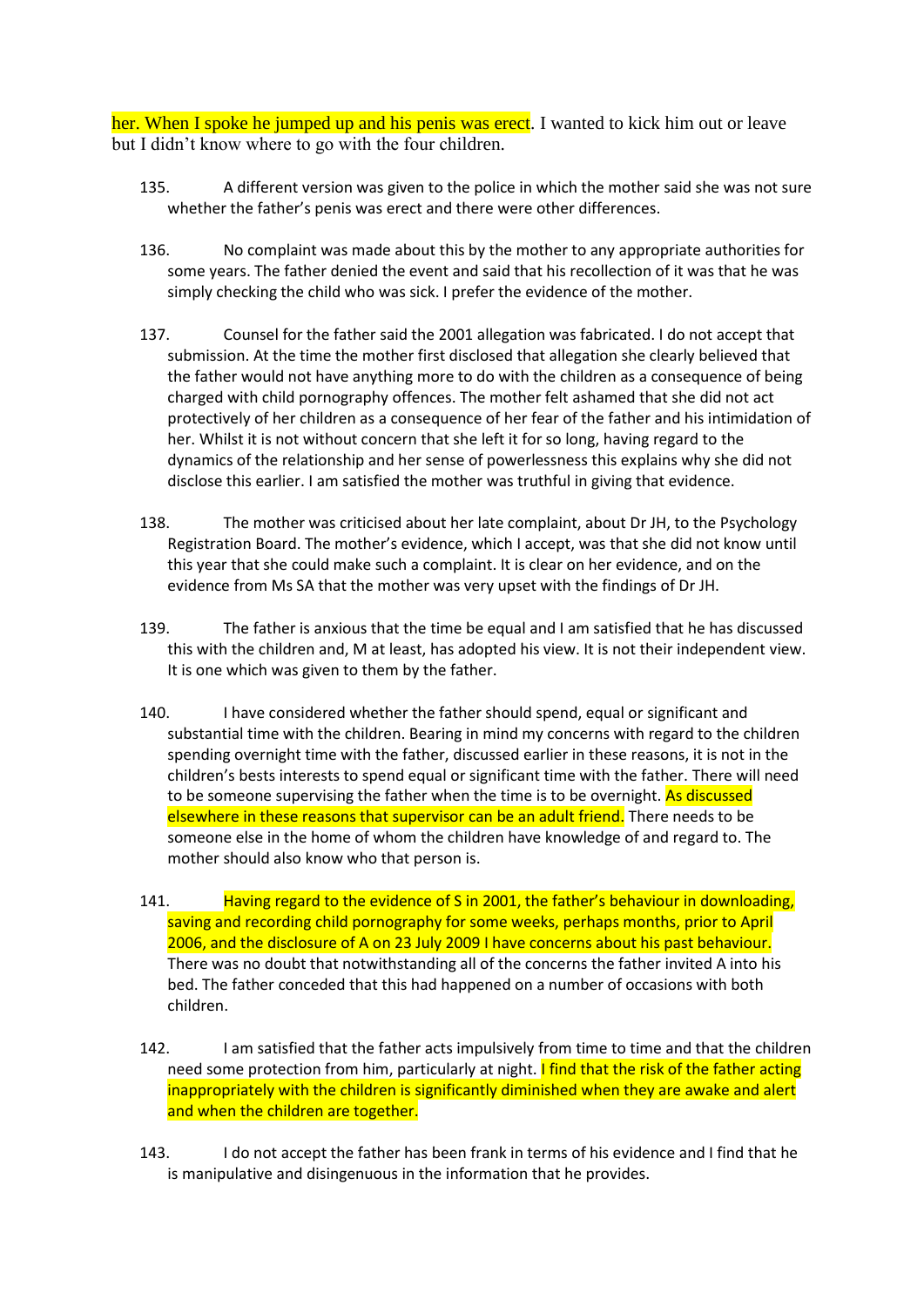- 144. I agree with the observations of Dr R that the father was opportunistic and had poor self control. As a result I intend to provide that the father's time with the children, at least overnight, is supervised. That supervisor need only be another person staying in the house. However, that other person should be an adult. It was suggested by Dr R that if the children were together they could protect each other. I do not accept that this is sufficient protection. The children have a close attachment to their father and I am concerned that if there is an opportunity that the children may not report or disclose troubling conduct to others. I find this notwithstanding the evidence that they have been provided with some protective skills in this area by the counsellors at Laurel House.
- 145. I have considered all of the facts and findings in this case in terms of the various factors of which I am obliged to consider under s60CC(2), (3), (4) and 4(a). I will address some of these particularly in regard to the various provisions however in reaching the conclusions I have considered all of the factors against all of the evidence and findings and vice versa

## **Section 60CC (3) Factors**

## **(a) any views expressed by the child and any factors (such as the child's maturity or level of understanding) that the court thinks are relevant to the weight it should give to the child's views;**

- 146. The child M is too young and too immature to have her views taken into account. The child was not interviewed by the family consultant.
- 147. In terms of the views of the child A she does not wish to be with her father at night without someone else being present.
- 148. The father's counsel submitted that I should reject the views of A in relation to overnight stays as that seed was planted by the mother. I do not accept that submission. The clear evidence of Dr R was that there was no evidence of coaching.
- 149. Having regard to the history of this matter and having regard to her age and maturity I am satisfied that that is a reasonable view for her to have and that it in fact is her view. The evidence is that M has a far more robust character however she is only eight and a half and whilst her views are for equal time, as I have said earlier, I have found that they reflect the desire of the father, not necessarily that of the child.

## **(b) the nature of the relationship of the child with:**

#### **(i) each of the child's parents; and**

## **(ii) other persons (including any grandparent or other relative of the child);**

- 150. The children have a good relationship with each of their parents. The father has been significantly involved with the children all of their lives and is close to them. The same is the position with the mother. Dr R's evidence makes that clear.
- 151. Having regard to all of the above I am satisfied that it is important that the children have a meaningful relationship with both parents. The children have a close bond with their parents and love them and enjoy their time with them.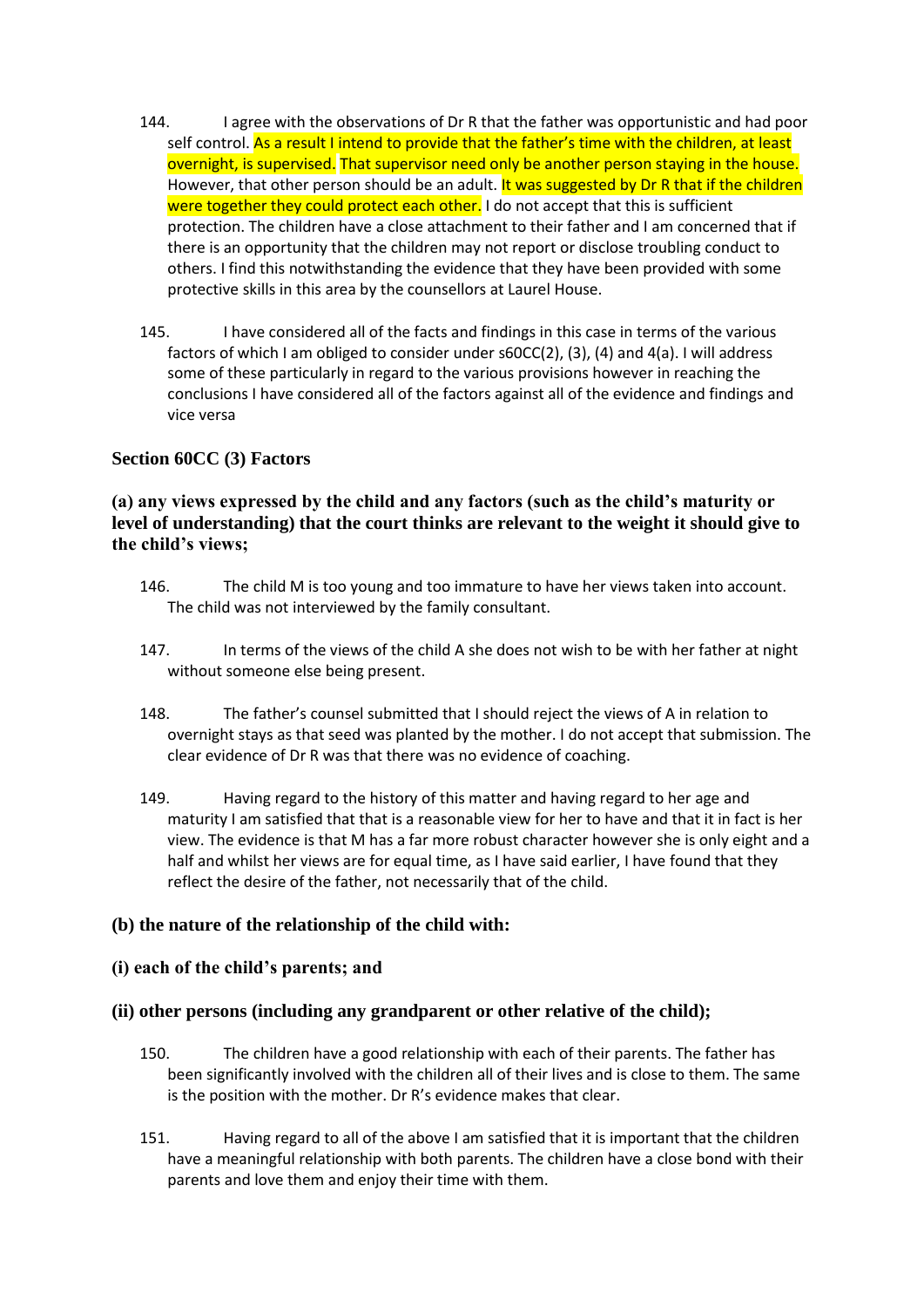- 152. The parties do not have a good relationship with each other and are barely able to communicate. The difficulties they have with A's need for removal of her tonsils and adenoids are indicative of that.
- 153. The mother has two children S and B from a previous relationship. It is important that the children maintain their relationship with their elder siblings.

## **(c) the willingness and ability of each of the child's parents to facilitate, and encourage, a close and continuing relationship between the child and the other parent;**

- 154. The parties are not willing or able to communicate with each other or jointly parent the children. There is a real issue as to the father's enmeshing of the children in these proceedings in a positive sense and I find the mother does likewise but perhaps in more of a careless sense with regard to the children. In that regard I refer to the materi[al\[20\]](http://www.austlii.edu.au/cgi-bin/viewdoc/au/cases/cth/FamCA/2010/35.html?context=1;query=robins%20ruddock;mask_path=#fn20) provided by the children's school principal.
- 155. Neither parent is willing nor has the ability to encourage a relationship between the other parent and the children.
- 156. The father, in particular, through his counsel was critical of A's reluctances to have overnight visits. The father attributed A's reluctance to being a result of the mother's coaching. As I have discussed elsewhere in my reasons from Dr R's evidence it was clear that there was no evidence of coaching by the mother. Having regard to that evidence and the father's quick response in blaming the mother I do not believe that the father would encourage a close relationship between the children and the mother.

# **(d) the likely effect of any changes in the child's circumstances, including the likely effect on the child of any separation from:**

## **(i) either of his or her parents; or**

## **(ii) any other child, or other person (including any grandparent or other relative of the child), with whom he or she has been living;**

157. There will be a detrimental effect on the relationship of the children and their father by virtue of this decision. However, their relationship with their father is good. He has been significantly involved in their lives and that relationship will be able to continue.

## **(e) the practical difficulty and expense of a child spending time with and communicating with a parent and whether that difficulty or expense will substantially affect the child's right to maintain personal relations and direct contact with both parents on a regular basis;**

158. Initially there may be some practical difficulties for the father in arranging someone to be present when the father is to spend overnight time with the children. However, this will lessen over time and the inconvenience caused to the father must be weighed against the risk of the children spending unsupervised time with him.

## **(f) the capacity of:**

**(i) each of the child's parents; and**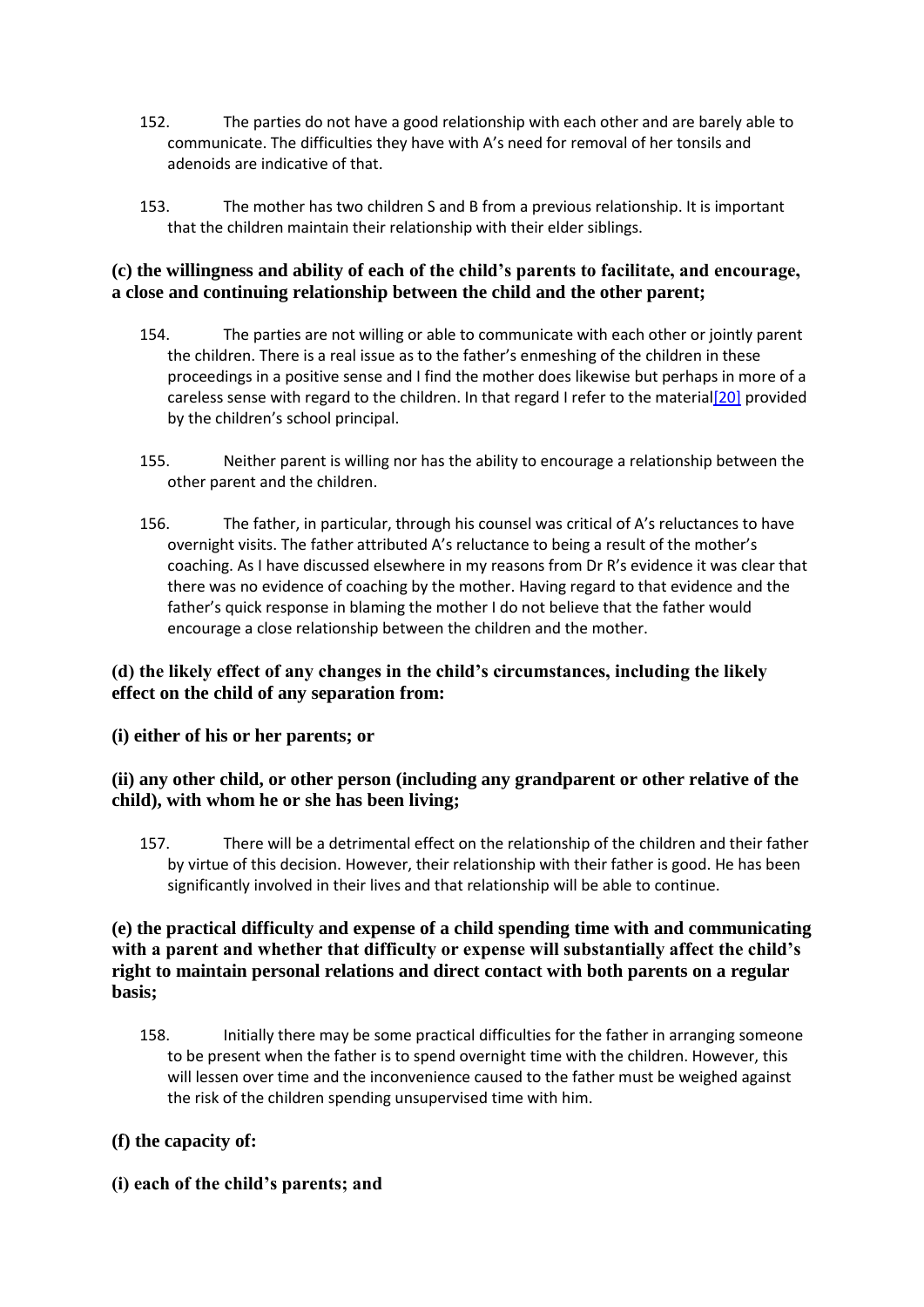## **(ii) any other person (including any grandparent or other relative of the child);**

## **to provide for the needs of the child, including emotional and intellectual needs;**

159. Each parent is capable of providing for the needs of the children in a physical sense. However, as a consequence of their conflict the father and mother are at risk of causing significant emotional damage to the children.

## **(g) the maturity, sex, lifestyle and background (including lifestyle, culture and traditions) of the child and of either of the child's parents, and any other characteristics of the child that the court thinks are relevant;**

160. This factor has been considered in a general way in light of all of the other evidence.

## **(h) if the child is an Aboriginal child or a Torres Strait Islander child:**

**(i) the child's right to enjoy his or her Aboriginal or Torres Strait Islander culture (including the right to enjoy that culture with other people who share that culture); and** 

**(ii) the likely impact any proposed parenting order under this Part will have on that right;** 

161. This is not a relevant consideration in these proceedings.

## **(i) the attitude to the child, and to the responsibilities of parenthood, demonstrated by each of the child's parents;**

- 162. Both of the children's parents have demonstrated a poor attitude towards parenting. The difficulties they had with A's need for the removal of her tonsils and adenoids, which I have discussed elsewhere in my reasons, is indicative of this.
- 163. The mother's engagement of the children in the dispute also demonstrates a poor attitude to parenting. In that regard I refer to the material provided by the children's school principal.
- 164. The father, in particular, has demonstrated a poor attitude to parenting. This is evident from his evidence that he "inadvertently" left a letter containing an implicit threat of violence for the children to read. As I have said earlier in my reasons even if the father thought that it was appropriate to have left such a letter out for children of 8 to 10 years to read it reflects poorly on his parenting and is supportive of Dr R's view with regard to him engaging the children in these proceedings.

## (**j) any family violence involving the child or a member of the child's family;**

165. The mother obtained a family violence order against the father in 2007. While I am critical of the mother in relation to using that application instead of an application to the Federal Magistrates Court or the Family Court, I accept her evidence as to her sense of frustration and concern for her children arising out of the events over the preceding year. I accept the evidence of the mother that there is low level psychological and emotional abuse of her by the father throughout their relationship. That dominance and intimidation continued until about May 2007.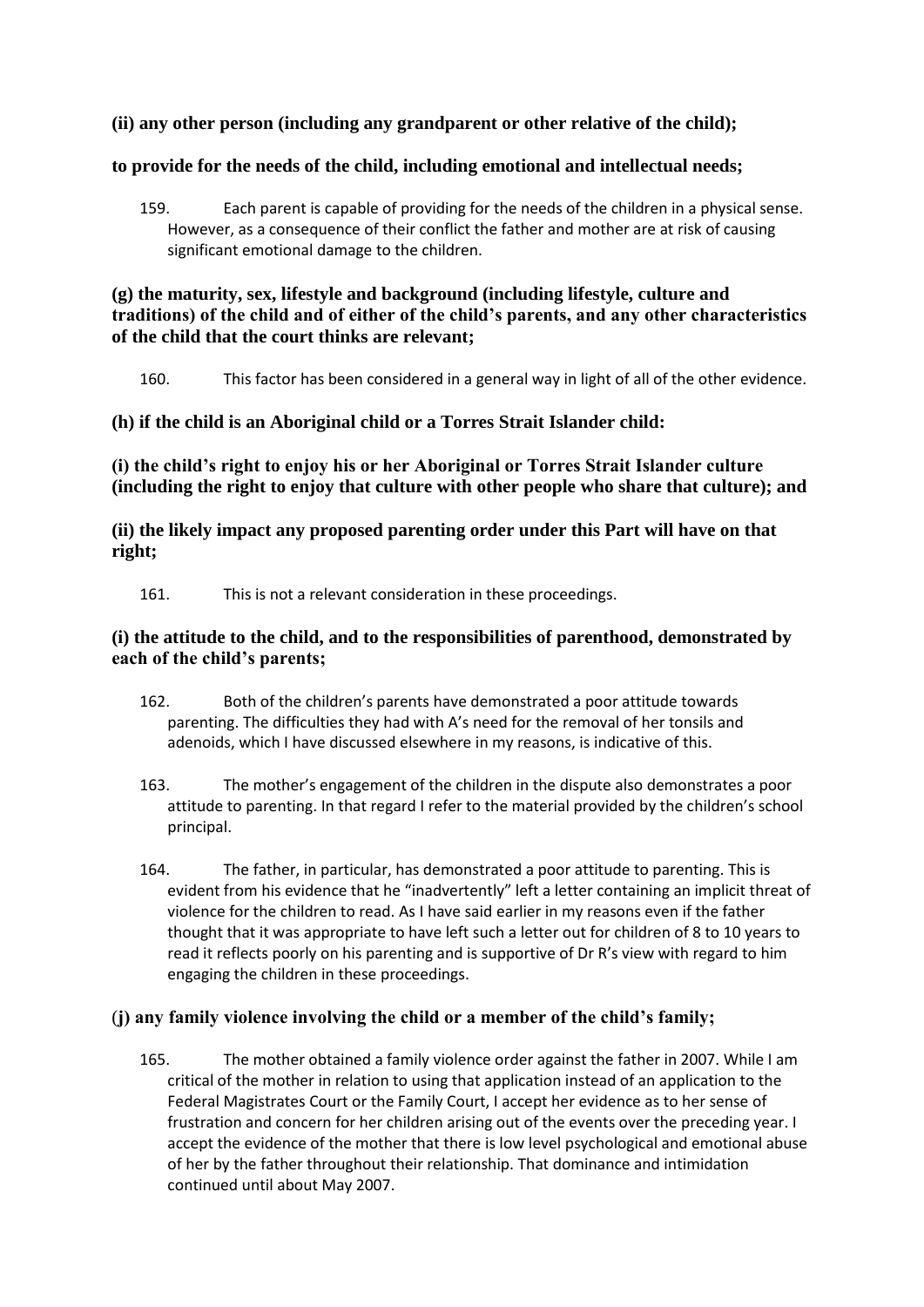166. There was an issue about the father breaking into the mother's home. I am left with the mother's evidence on one hand and the father's on the other. The father says in his affidavit that he entered the property with his mother. His mother did not provide any evidence in support of that assertion. On balance I prefer the evidence of the mother.

## **(k) any family violence order that applies to the child or a member of the child's family, if:**

**(i) the order is a final order; or** 

## **(ii) the making of the order was contested by a person;**

167. As discussed earlier the mother obtained a family violence order against the father in 2007. The order was in force for a period of twelve months and has expired. I give it little weight in the circumstances of this case.

## **(l) whether it would be preferable to make the order that would be least likely to lead to the institution of further proceedings in relation to the child;**

168. Because of the close bond between the children and their father I have reached the conclusion that the best interest of A and M are most likely to be served by an order that the father spend time with the children, but that any overnight time be supervised by another adult. This will address A's nervousness in relation to spending unsupervised overnight time with the father.

## **(m) any other fact or circumstance that the court thinks is relevant.**

169. I have considered all of the relevant evidence before me.

## **Section 60CC(4) of the Act**

**(a) has taken, or failed to take, the opportunity:** 

## **(i) to participate in making decisions about major long-term issues in relation to the child; and**

- **(ii) to spend time with the child; and**
- **(iii) to communicate with the child; and**
- **(b) has facilitated, or failed to facilitate, the other parent:**

**(i) participating in making decisions about major long-term issues in relation to the child; and** 

- **(ii) spending time with the child; and**
- **(iii) communicating with the child; and**
- **(c) has fulfilled, or failed to fulfil, the parent's obligation to maintain the child.**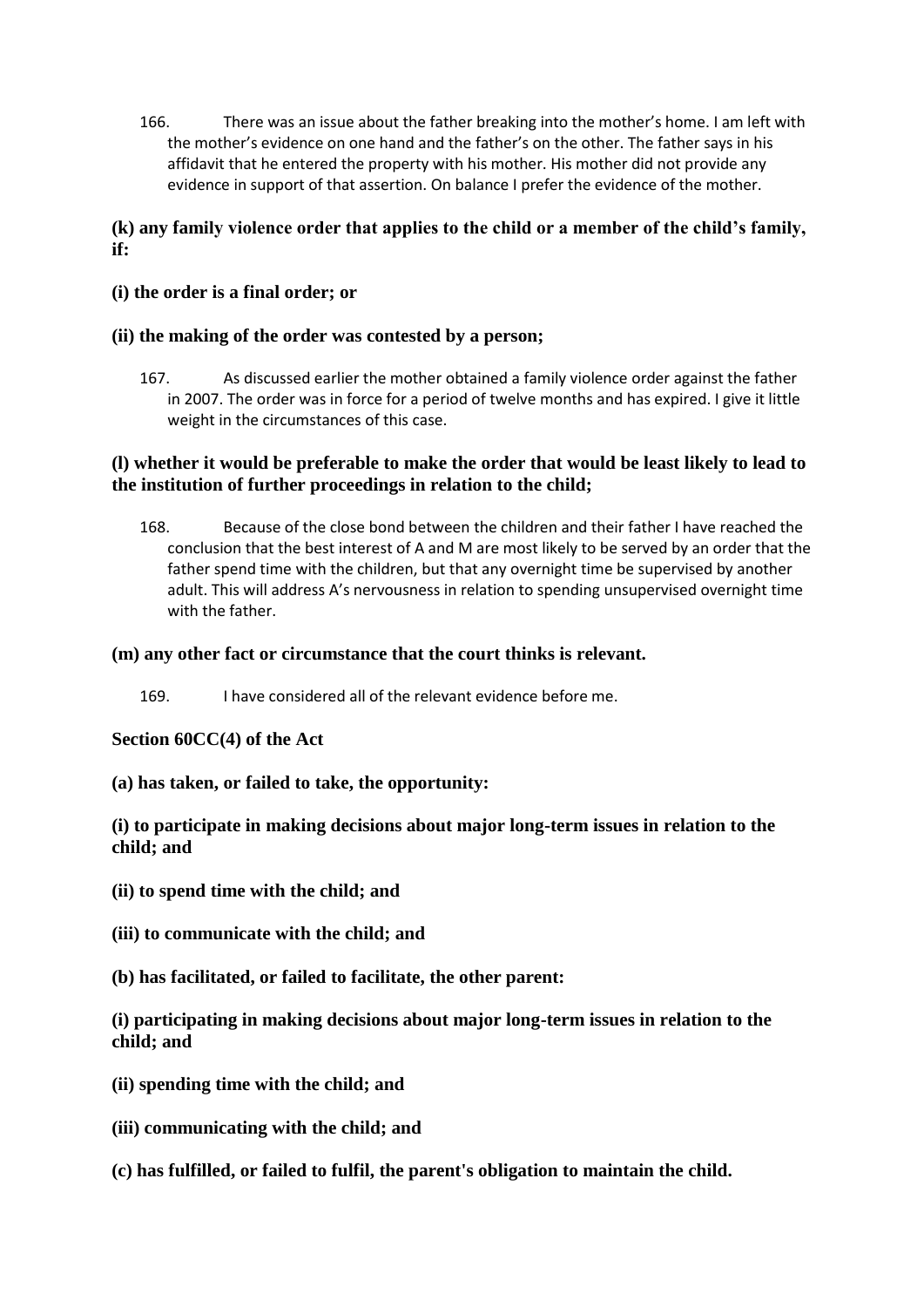- 170. I have had regard to the events that have happened and the circumstances that have existed since separation occurred on the 21 June 2008.
- 171. In coming to the conclusions in these proceedings I have reflected on all of the evidence to consider the extent to which the children's parents have fulfilled or have failed to fulfil their responsibilities as parents as set out in s 60CC(4). In having regard to all of the material before me and all of the findings of fact I determine that in my view the best interest of the children are served by the orders set out at the commencement of these reasons.
- 172. Nothing new arises out of the considerations of the matters in s 60CC(4) and (4)(A) which have not already been discussed in detail in these reasons. I have dealt with almost all of those issues in these reasons so far.

## **CONCLUSION**

- 173. Having regard to all of the factors under s 60CC and the findings set out above I am not satisfied that equal shared parental responsibility can work in this case. The parties cannot communicate and have not communicated for many years.
- 174. Having regard to all of those findings I determine that it is in the best interests of the children that the mother have sole parental responsibility provided she keeps the father informed, preferably in advance of any major issue and that the father be kept informed by schools, health care professionals and others as to the welfare and circumstances of the children. I make it clear that the father is able to talk to doctors and seek information from the doctors about them treating the children. Similarly the father is able to obtain information from schools and speak with the children's teachers.
- 175. In terms of care of the children I propose to order the children spend each alternate weekend with the father from after school Friday until the commencement of school Monday (or Tuesday if Monday is a pupil free day). I will provide that the children spend half their school holidays with the father. However, there will need to be someone supervising the father when the time is to be overnight. That can be an adult friend, it just needs someone else in the home of whom the children have some knowledge of and regard to. The mother should know who that person is.
- 176. I will make the normal orders in relation to Christmas Day, Mother's Day and the children's birthdays.
- 177. The mother sought a self executing order that any time the children spend with the father is to suspend if there is an adverse disclosure. I decline the making of that order as it would invite litigation and in essence seeks a delegation of the Court's powers to the mother.

**I certify that the preceding one hundred and seventy seven (177) paragraphs are a true copy of the reasons for judgment of the Honourable Justice Benjamin.** 

Associate: